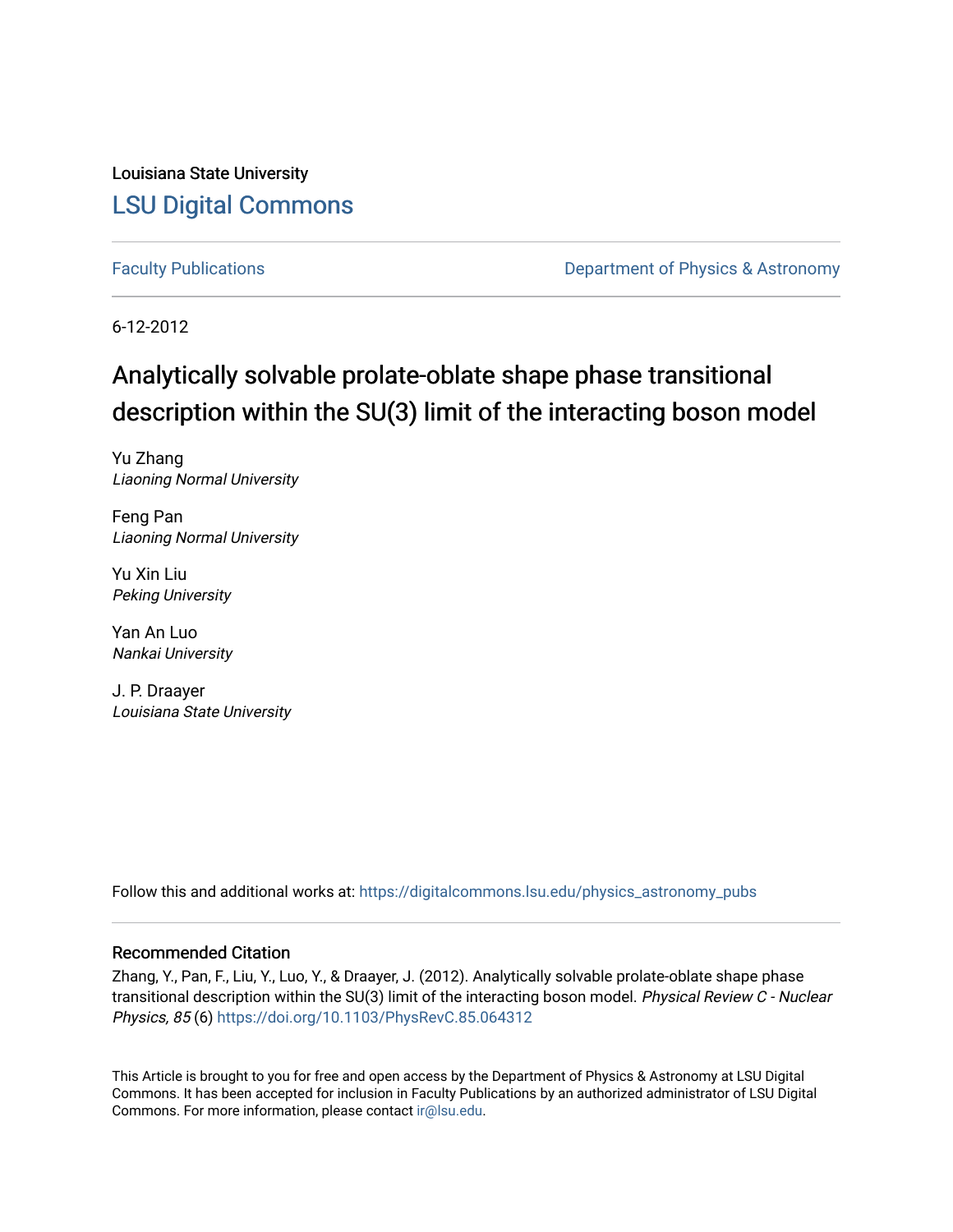

# CHORUS

This is the accepted manuscript made available via CHORUS. The article has been published as:

# Analytically solvable prolate-oblate shape phase transitional description within the SU(3) limit of the interacting boson model

Yu Zhang, Feng Pan, Yu-Xin Liu, Yan-An Luo, and J. P. Draayer Phys. Rev. C **85**, 064312 — Published 12 June 2012 DOI: [10.1103/PhysRevC.85.064312](http://dx.doi.org/10.1103/PhysRevC.85.064312)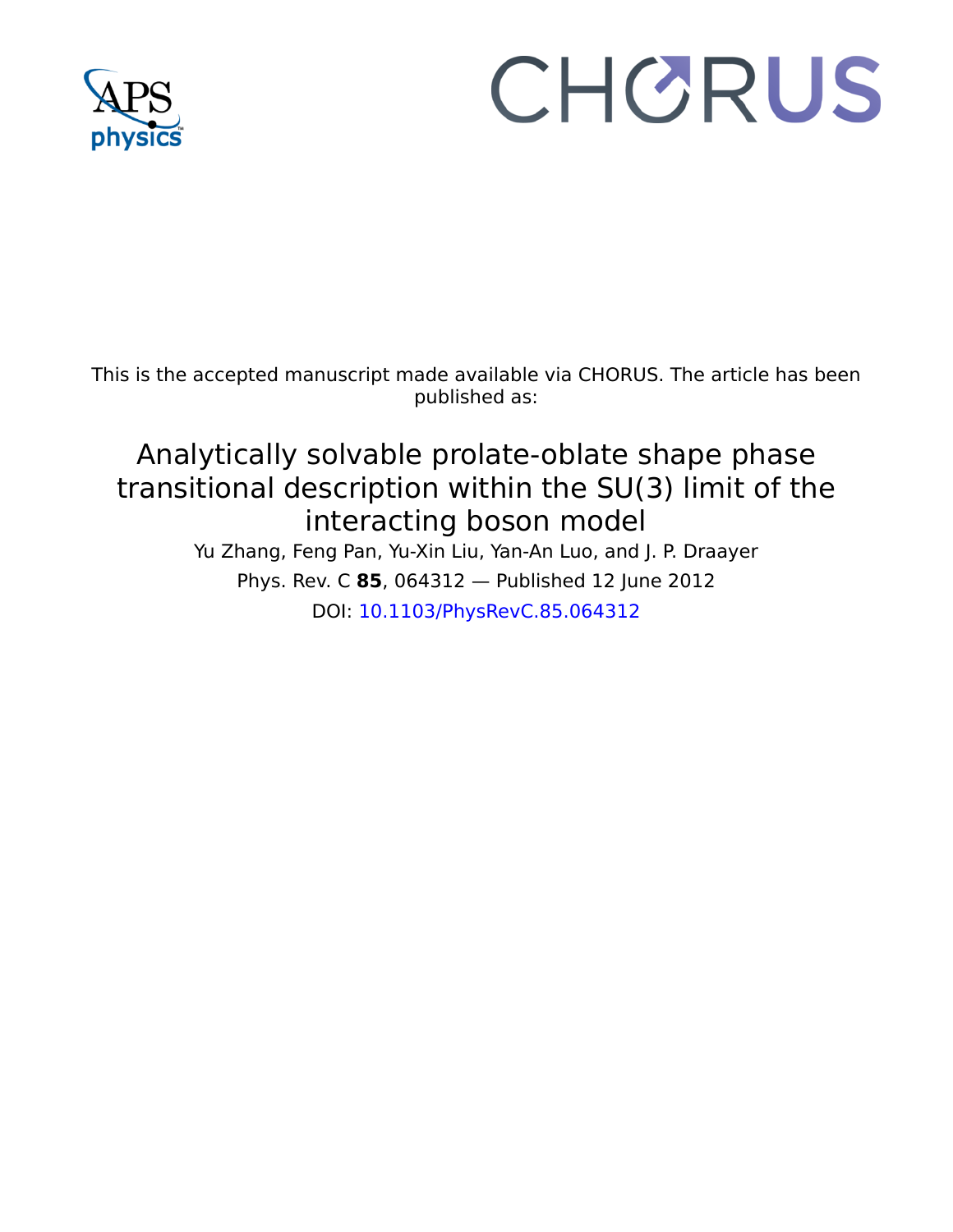## Analytically solvable prolate-oblate shape phase transitional description within the SU(3) limit of the interacting boson model

Yu Zhang,<sup>1</sup> Feng Pan,<sup>1,2</sup> Yu-Xin Liu,<sup>3,4</sup> Yan-An Luo,<sup>5</sup> and J. P. Draayer<sup>2</sup>

<sup>1</sup>Department of Physics, Liaoning Normal University, Dalian 116029, China  $^{2}$ Department of Physics and Astronomy, Louisiana State University, Baton Rouge, Louisiana 70803-4001, USA

 $3$ Department of Physics and the State Key Laboratory of Nuclear Physics and Technology, Peking University, Beijing 100871, China <sup>4</sup>Center of Theoretical Nuclear Physics,

> National Laboratory of Heavy Ion Accelerator, Lanzhou 730000, China  ${}^{5}S$ chool of Physics, Nankai University, Tianjin 300071, China

> > (Dated: May 31, 2012)

#### Abstract

Peking University, Beijing 100871, Chin<br>
4 Center of Theoretical Nuclear Physics<br>
ational Laboratory of Heavy Ion Accelerator, Lanzhot<br>
<sup>5</sup> School of Physics, Nankai University, Tianjin 30<br>
(Dated: May 31, 2012)<br>
Abstract But the State Hey Louisiana 70808-4001, USA<br>
Martment of Physics and the State Key Laboratory of Nuclear Physics and Technology,<br>
Peking University, Beijing 100871, China<br>
4 Center of Theoretical Nuclear Physics,<br>
Nationa A novel analytically solvable prolate-oblate shape phase transitional description for the SU(3) limit of the interacting boson model is investigated for finite- $N$  as well as in the large- $N$  classical limit. It is shown that the ground state shape phase transition is of first order due to level crossing. Through a comparison of the theoretical predictions with available experimental data for even-even <sup>180</sup>Hf, <sup>182</sup>−186W, <sup>188</sup>−190Os, and <sup>192</sup>−198Pt, it is shown that this simple novel description is suitable for a description of the prolate-oblate shape phase transition in these nuclei.

PACS numbers: 21.60.Fw, 21.60.Ev, 05.70.Fh, 21.10.Re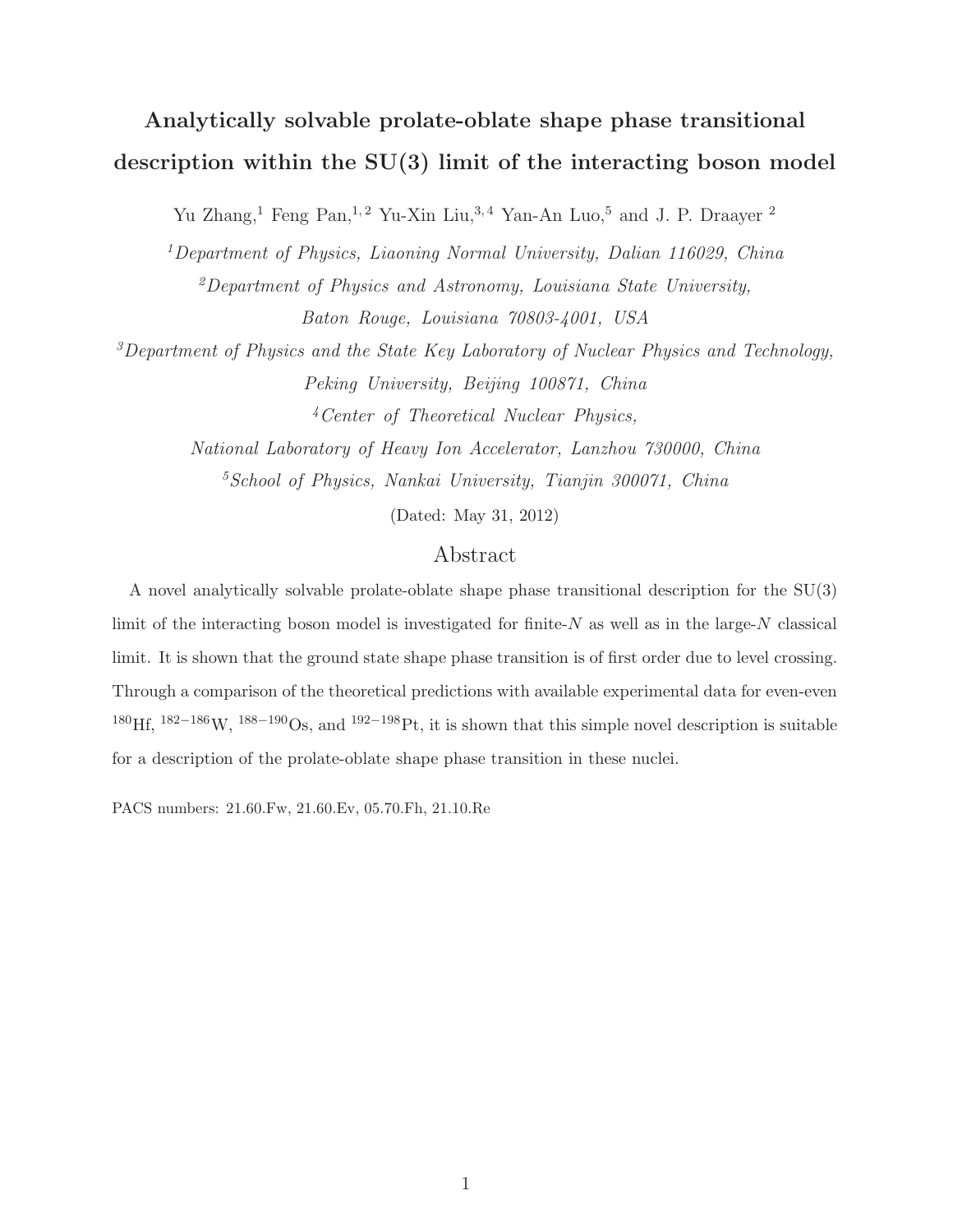#### I. INTRODUCTION

Shape phase transitions in nuclei have attracted a lot of interest from both experimental and theoretical perspectives  $[1-29]$ . Theoretically, the interacting boson model (IBM) [5], which provides direct correspondence between nuclear shapes and dynamical symmetries, may be the most frequently used model for studying shape phase transitions. Various nuclear shape phase transitions can be explored within transitional patterns among different symmetries in the IBM, in which at least two of the three dynamical symmetries,  $U(5)$ ,  $SU(3)$  and  $O(6)$ , are involved [5]. For example, the phase transition from spherical to axially deformed shape is characterized as the  $U(5)$ -SU $(3)$  transition; the phase transition from spherical to the  $\gamma$ -unstable motion is described by the U(5)-O(6) transition; and the phase transition from prolate to oblate shape is often described by the  $SU(3)$ -O(6)-SU(3) transition [6, 22, 23]. It should be noted that the prolate phase and the oblate phase in the SU(3)-O(6)- $\overline{SU(3)}$  transitional description are described by the SU(3) and the  $\overline{SU(3)}$ symmetry respectively, in which the  $O(6)$  limit emerges exactly at the critical point [6]. Since the  $\overline{SU(3)}$  generators can be constructed from the corresponding  $SU(3)$  generators with a phase change in the s-boson operators in the IBM [30, 31], dynamical structures in the two limiting cases are the same except a sign change in the quadrupole operator [6, 25].

It was shown previously that triaxial shape phase in nuclei may be described by a model Hamiltonian with higher order terms. For example, the  $[d^{\dagger} \times d^{\dagger} \times d^{\dagger}]^{(3)} \cdot [\tilde{d} \times \tilde{d} \times \tilde{d}]^{(3)}$  type interaction can induce a stable triaxial shape [32]; the  $[\hat{Q'} \times \hat{Q'} \times \hat{Q'}]^{(0)}$  term may give rise to a rotational spectrum within the O(6) limit [33], where  $\hat{Q'}_q = [s^{\dagger} \times \tilde{d} + d^{\dagger} \times \tilde{s}]_q^{(2)}$  are generators of the O(6) group; a Hamiltonian involving three- and four-body interactions in the SU(3) limit can generate a spectrum of the asymmetric rotor [34], which was based on previous description of the asymmetric rotor in the  $SU(3)$  shell model scheme [35–40]. As shown in these studies, the high-order interactions greatly enrich phase structures in the model even within the dynamical symmetry limit.

In this article, as a simple alternative description of the prolate-oblate shape phase transition in the IBM, the oblate shape phase is considered to be caused by a three-body interaction within the  $SU(3)$  limit [34, 41–43]. Specifically, the prolate-oblate shape phase transitional patterns are investigated within this framework. In Sec. II, the oblate shape phase generated by the three-body interaction within the SU(3) limit is discussed, and a schematic Hamiltonian for describing the prolate-oblate shape phase transition is proposed.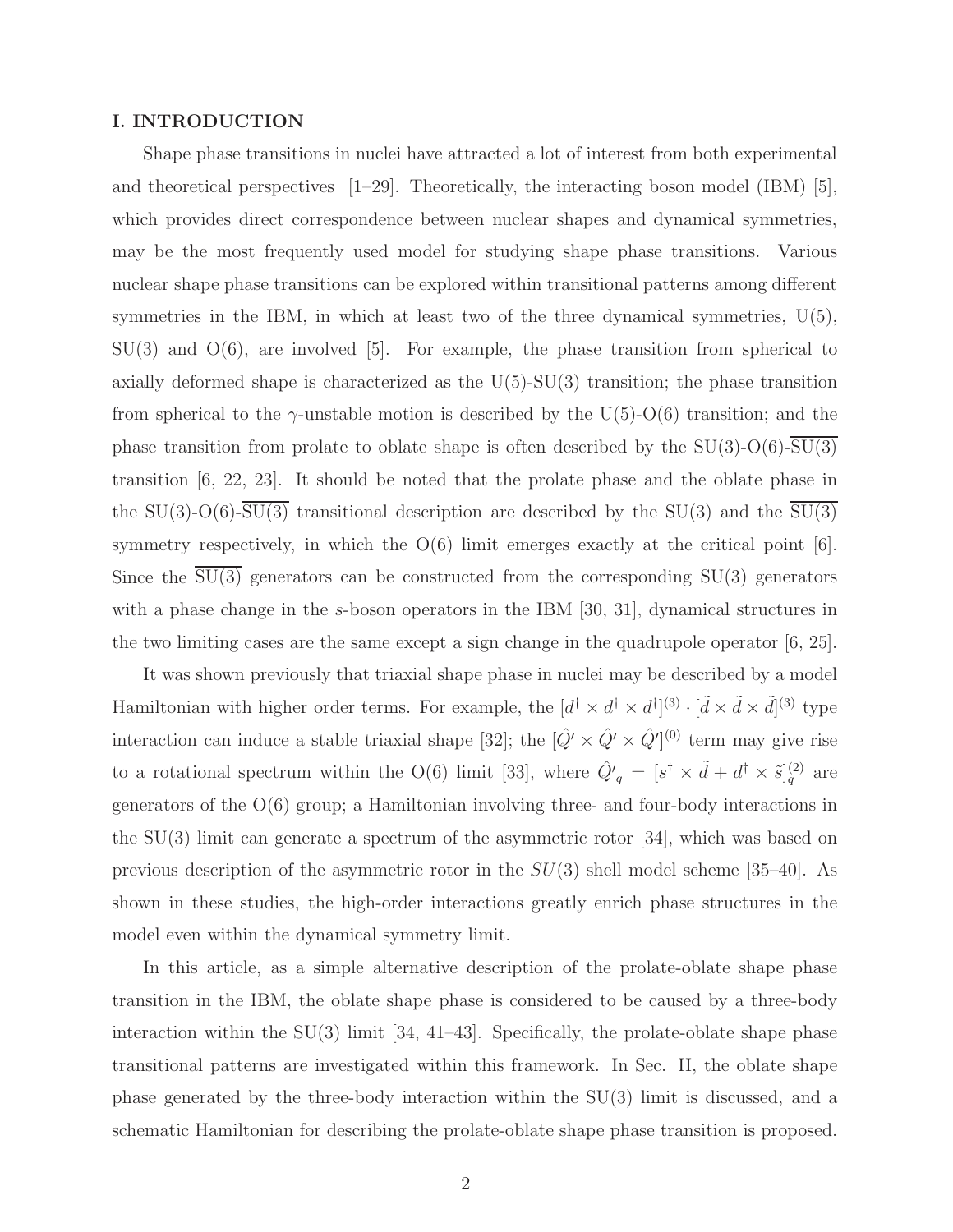In Sec. III, the prolate-oblate shape phase transition in the classical limit is explored. In Sec. IV, the correspondence between two different descriptions of the shape variables, namely the shape variables determined from the coherent state theory and those determined from the SU(3) correspondence, is discussed. The prolate-oblate shape phase transition in a finite boson system is investigated in detail. In Sec. V, evolutions of some observables with variation of the control parameter in the model are considered. Comparisons of the theoretical results of some quantities with the corresponding experimental data are made. A summary is given in Sec. VI.

#### II. SU(3) SYMMETRY IN THE IBM AND SPECTRA IN THE OBLATE

A Hamiltonian in the IBM framework is constructed from two kinds of boson operators; namely, a s-boson with  $J^{\pi} = 0^+$  and a d-boson with  $J^{\pi} = 2^+$ . The total boson number N is taken as the number of valence particle (or hole) pairs in a nucleus. The dynamical symmetry limits in the IBM are characterized by three different chains of the  $U(6)$  group [5]:

$$
U(6) \supset U(5) \supset O(5) \supset O(3), \tag{1}
$$

$$
U(6) \supset SU(3) \supset O(3), \tag{2}
$$

$$
U(6) \supset O(6) \supset O(5) \supset O(3). \tag{3}
$$

The dynamical symmetries associated with the above three chains correspond to three typical nuclear shapes or collective modes. These are the spherical vibration in the  $U(5)$  limit, the prolate rotational motion in the SU(3) limit, and  $\gamma$ -unstable motion in the O(6) limit. In addition, there also exist two "hidden" dynamical symmetries [30, 31] described by the following chains of  $U(6)$ :

$$
U(6) \supset \overline{SU(3)} \supset O(3),\tag{4}
$$

$$
U(6) \supset \overline{O(6)} \supset O(5) \supset O(3), \tag{5}
$$

in which generators of the  $\overline{SU(3)}$  and  $\overline{O(6)}$  dynamical symmetry groups can be constructed from the traditional SU(3) and O(6) group via the gauge transformation  $s^{\dagger} \mapsto e^{i\phi} s^{\dagger}$  with  $\phi = \pi$ , and  $\phi = \pm \frac{\pi}{2}$  $\frac{\pi}{2}$ , respectively [30, 31, 44, 45]. The dynamical symmetry limits of the IBM are be described by Hamiltonians constructed out of group invariants (Casimir operators) in the corresponding group chains. As a result, the model in these three limits is exactly solvable. In this article, we only consider only the (2) and (4) limits, since they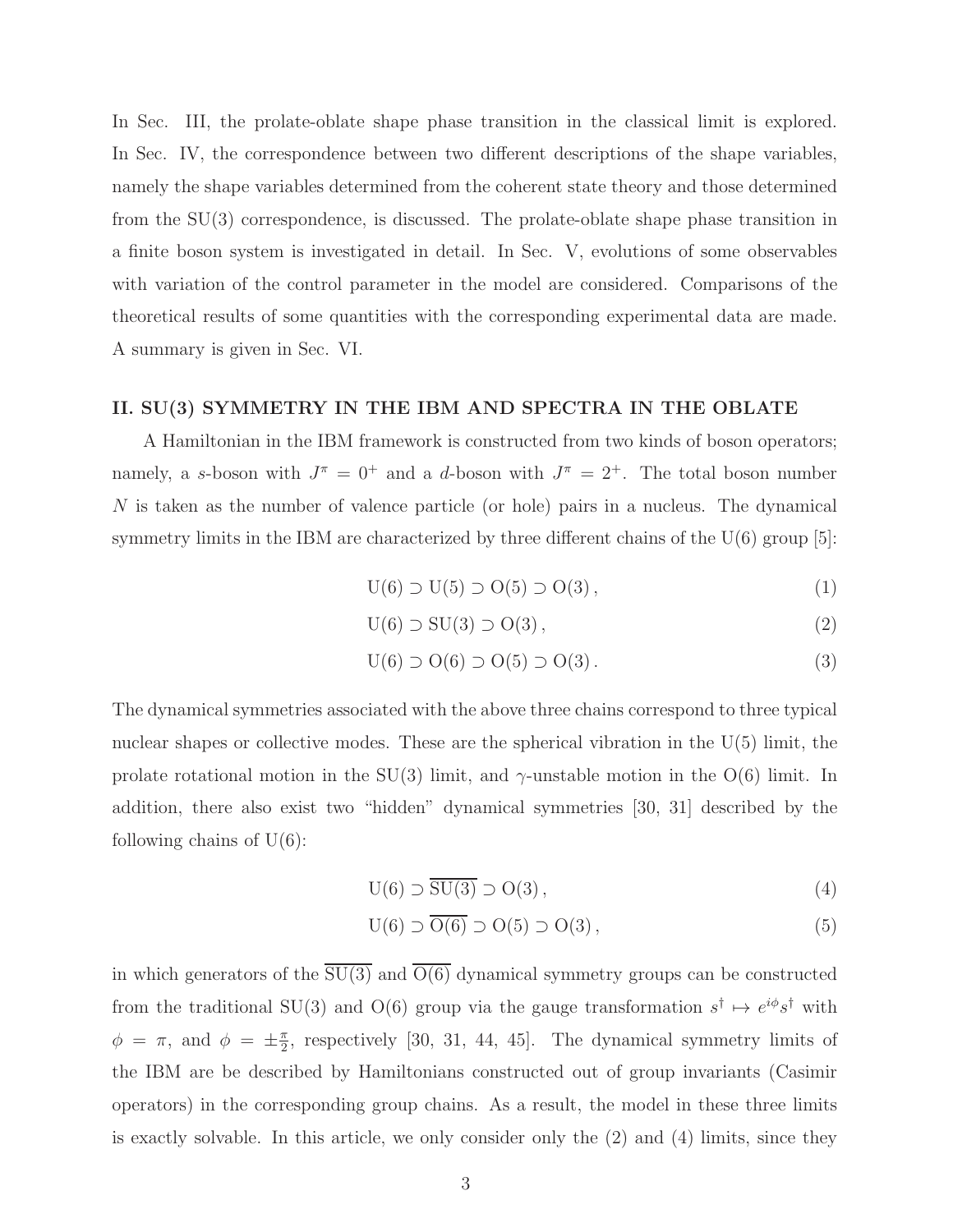correspond to the prolate and oblate shape phases, respectively, based on the original IBM considerations [6].

The eight generators of the SU(3) group can be expressed as

$$
\hat{Q}_u = [s^\dagger \times \tilde{d} + d^\dagger \times \tilde{s}]_u^{(2)} - (\sqrt{7}/2)[d^\dagger \times \tilde{d}]_u^{(2)},\tag{6}
$$

$$
\hat{L}_u = \sqrt{10} \left[ d^\dagger \times \tilde{d} \right]_u^{(1)},\tag{7}
$$

by which the  $SU(3)$  invariant operators can be expressed as [34]

$$
\hat{C}_2[\text{SU}(3)] = 2\hat{Q}\cdot\hat{Q} + \frac{3}{4}\hat{L}\cdot\hat{L},\tag{8}
$$

$$
\hat{C}_3[\text{SU}(3)] = -\frac{4}{9}\sqrt{35}[\hat{Q} \times \hat{Q} \times \hat{Q}]_0^{(0)} - \frac{\sqrt{15}}{2}[\hat{L} \times \hat{Q} \times \hat{L}]_0^{(0)}.
$$
\n(9)

For a given SU(3) irrep  $(\lambda, \mu)$ , the eigenvalues of the SU(3) invariant operators under the group chain  $U(6) \supset SU(3) \supset O(3)$  are given as

$$
\hat{C}_2[\text{SU}(3)] | N(\lambda, \mu)KL \rangle = (\lambda^2 + \mu^2 + \lambda\mu + 3\lambda + 3\mu) | N(\lambda, \mu)KL \rangle, \tag{10}
$$

$$
\hat{C}_3[\text{SU}(3)] | N(\lambda, \mu)KL \rangle = \frac{1}{9}(\lambda - \mu)(2\lambda + \mu + 3)(\lambda + 2\mu + 3) | N(\lambda, \mu)KL \rangle, \tag{11}
$$

where  $|N(\lambda, \mu)KL >$  are basis vectors of the  $U(6) \supset SU(3) \supset O(3)$  chain, where the additional quantum number  $K$  is that of the projection of the angular momentum on the third intrinsic axis [46]. The values of  $(\lambda, \mu)$  contained in a symmetric representation [N] of  $U(6)$  are given by [5]

$$
(\lambda, \mu) = (2N, 0) \oplus (2N - 4, 2) \oplus (2N - 8, 4) \oplus ... \oplus (2, N - 1) \text{ or } (0, N)
$$
  
\n
$$
\oplus (2N - 6, 0) \oplus (2N - 10, 2) \oplus (2N - 14, 4) \oplus ... \oplus (2, N - 4) \text{ or } (0, N - 3)
$$
  
\n
$$
\oplus (2N - 12, 0) \oplus (2N - 16, 2) \oplus (2N - 20, 4) \oplus ... \oplus (2, N - 7) \text{ or } (0, N - 6)
$$
  
\n...  
\n
$$
\oplus (4, 0) \oplus (0, 2) \text{ for } N \text{ (mod3)} = 2
$$
  
\n
$$
\oplus (2, 0) \text{ for } N \text{ (mod3)} = 1
$$
  
\n
$$
\oplus (0, 0) \text{ for } N \text{ (mod3)} = 0.
$$
  
\n(12)

The angular momentum quantum number L contained in each representation  $(\lambda, \mu)$  of SU(3) can be obtained according to the rules:

$$
K = 0, 2, ..., min{\lambda, \mu};
$$
  
\n
$$
L = 0, 2, ..., max{\lambda, \mu} for K = 0,
$$
  
\n
$$
L = K, K + 1, K + 2, max{\lambda, \mu} for K \neq 0.
$$
\n(13)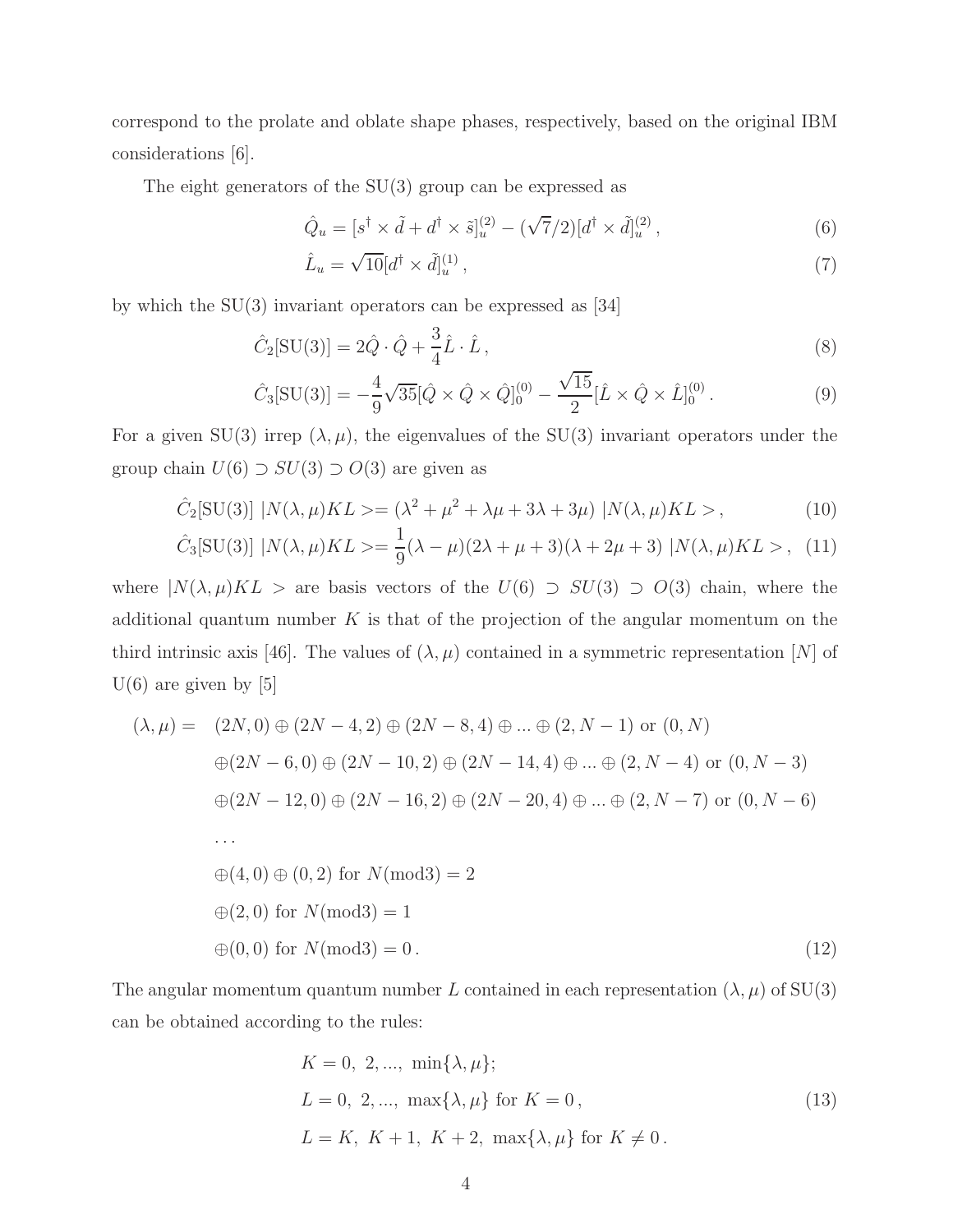It should be noted that the basis vectors  $N(\lambda, \mu)KL >$  are not orthogonal with respect to K [46]. Therefore, an orthogonalization process of  $N(\lambda, \mu)KL >$  is needed in order to obtain the matrix element of each operator in the corresponding orthogonal basis [47], which can be realized with the algorithm shown in [48–50]. The orthogonalized  $SU(3) \supset O(3)$  basis is often referred to as the Draayer-Akiyama basis.



FIG. 1: The extended Casten triangle described by the Hamiltonian (14), where the central dot represent the critical point of the second-order phase transition along the  $U(5)-O(6)$  side, while the dash line and the line connecting the central dot with the  $O(6)$  point represent the first order phase transitions line of the transitions along the  $\xi$  and  $\chi$  directions respectively.

We briefly recall the original prolate-oblate shape phase transitional description in the IBM. A typical consistent-Q formalism Hamiltonian [16] used to study the shape phase transition in the IBM can be written as

$$
\hat{H}(\chi,\xi) = \varepsilon [(1-\xi)\hat{n}_d - \frac{\xi}{4N}\hat{Q}^{\chi} \cdot \hat{Q}^{\chi}], \qquad (14)
$$

where  $\varepsilon$  is a scale parameter taken as 1 in the following,  $\hat{n}_d = \sum_u d_u^{\dagger} d_u$  is the number operator of d-bosons, and

$$
\hat{Q}^{\chi}_{\mu} = [s^{\dagger} \times \tilde{d} + d^{\dagger} \times \tilde{s}]^{(2)}_{u} + \chi[d^{\dagger} \times \tilde{d}]^{(2)}_{u} \tag{15}
$$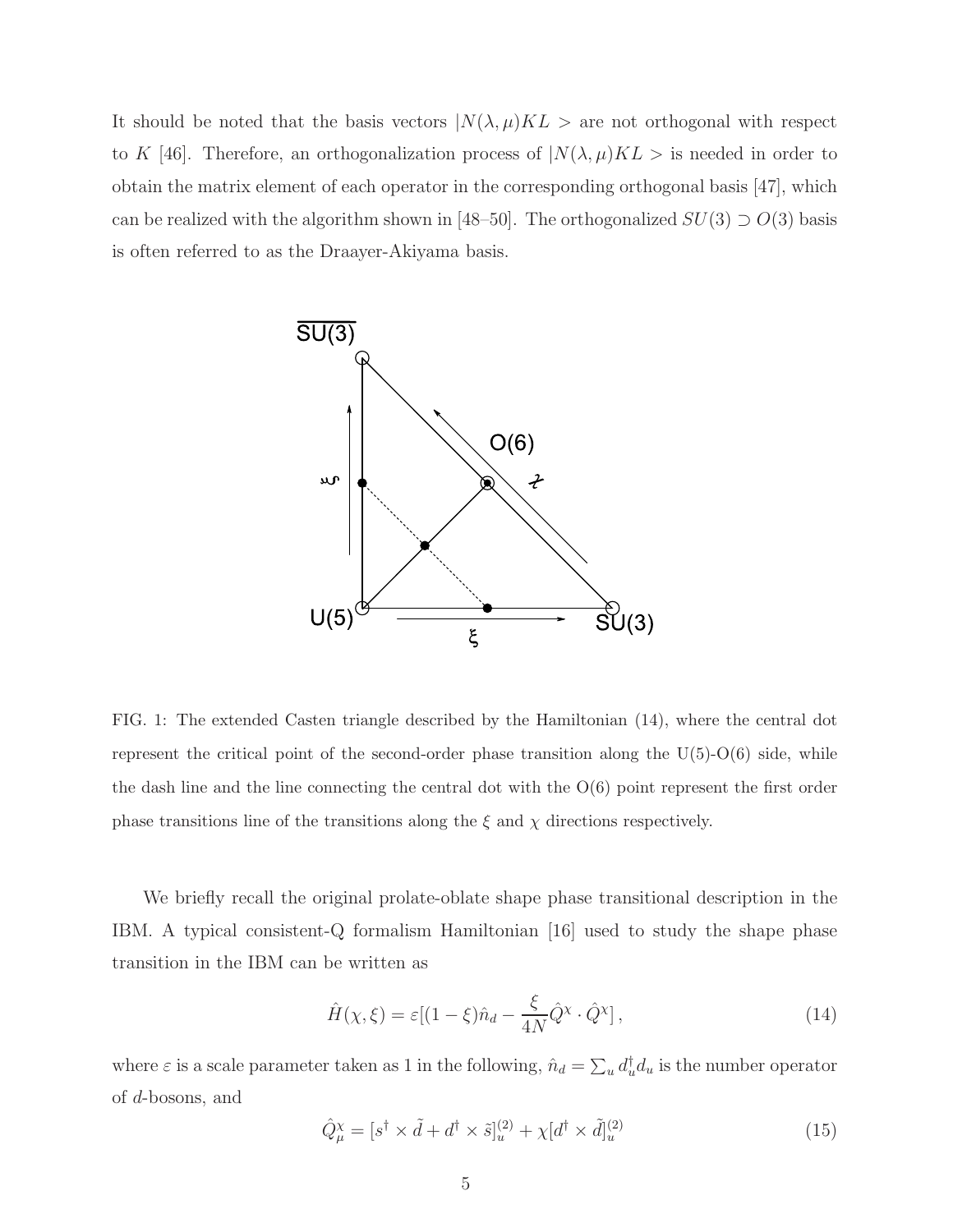with  $-\sqrt{7}/2 \le \chi \le \sqrt{7}/2$  is the quadrupole operator. (14) can also be written as [51]

$$
\hat{H}(\chi,\xi) = [(1-\xi) - \frac{\xi\chi}{14N}(\chi + \frac{\sqrt{7}}{2})]\hat{C}_1[\text{U}(5)] - \frac{\xi\chi}{14N}(\chi + \frac{\sqrt{7}}{2})\hat{C}_2[\text{U}(5)] \n+ \frac{\xi}{4N}(1 + \frac{3}{\sqrt{7}}\chi + \frac{2}{7}\chi^2)\hat{C}_2[\text{O}(5)] - \frac{\xi\chi}{56N}(\chi + 2\sqrt{7})\hat{C}_2[\text{O}(3)] \n+ \frac{\xi\chi}{4\sqrt{7}N}\hat{C}_2[\text{SU}(3)] - \frac{\xi}{4N}(1 + \frac{2}{\sqrt{7}}\chi)\hat{C}_2[\text{O}(6)],
$$
\n(16)

where  $C_k[G]$  denotes the rank-k Casimir operator of group G. It is evident that (16) is just the Hamiltonian in the U(5) limit when  $\xi = 0$ ; it is in the SU(3) limit when  $\xi = 1$ and  $\chi = -\sqrt{7}/2$ ; it is in the O(6) limit when  $\xi = 1$  and  $\chi = 0$ ; and it corresponds to the one in the  $\overline{SU(3)}$  symmetry [30] when  $\xi = 1$  and  $\chi = \sqrt{7}/2$ . The whole parameter range of the model Hamiltonian (14) may be described by the extended Casten triangle [6], which is shown in Fig. 1. One can easily find various phase transition processes and related critical points from the triangle. Typically, there are second-order phase transition occurring along the  $U(5)-O(6)$  side, first-order phase transitions between the  $U(5)$  limit and points along the  $SU(3)-\overline{SU(3)}$  leg of the triangle, except for the  $O(6)$  limit point, and first-order phase transitions along the  $SU(3)$ -O(6)- $\overline{SU(3)}$  line, in which the O(6) limit point is the corresponding critical point. Besides the three legs of the triangle, the first-order phase transitions generally occur inside of the triangle with the dash line and the line connecting the central dot with the  $O(6)$  point representing the collections of all the critical points of the first-order phase transition as seen in Fig. 1.

As mentioned above, the three-body interaction  $[\hat{Q'} \times \hat{Q'} \times \hat{Q'}]^{(0)}$  in the O(6) limit [33] can also generate rotational spectrum, which is completely different from that described by twobody interaction in the  $SU(3)$  limit. Similarly, a three-body interaction in the  $SU(3)$  limit, such as  $[\hat{Q} \times \hat{Q} \times \hat{Q}]^{(0)}$  or  $\hat{C}_3[\text{SU(3)}]$  defined in (9), can also bring out a novel rotational spectrum related with the oblate shape [34, 36, 39, 43]. We prefer to use the  $\hat{C}_3[SU(3)]$ operator to construct a model Hamiltonian to describe oblate spectra.

The most general Hamiltonian up to including three-body terms with the SU(3) dynamical symmetry may be written as [41, 42]

$$
\hat{H} = a_2 \hat{C}_2[\text{SU}(3)] + a_3 \hat{C}_3[\text{SU}(3)] + \delta\Omega + \eta' \hat{L} \cdot \hat{L},\tag{17}
$$

where  $\Omega = [\hat{L} \times \hat{Q} \times \hat{L}]_0^{(0)}$  and  $a_2$ ,  $a_3$ ,  $\delta$  and  $\eta'$  are adjustable parameters. Since the  $\Omega$  term does not affect the nature of the shape phase transition in the ground state, for simplicity, we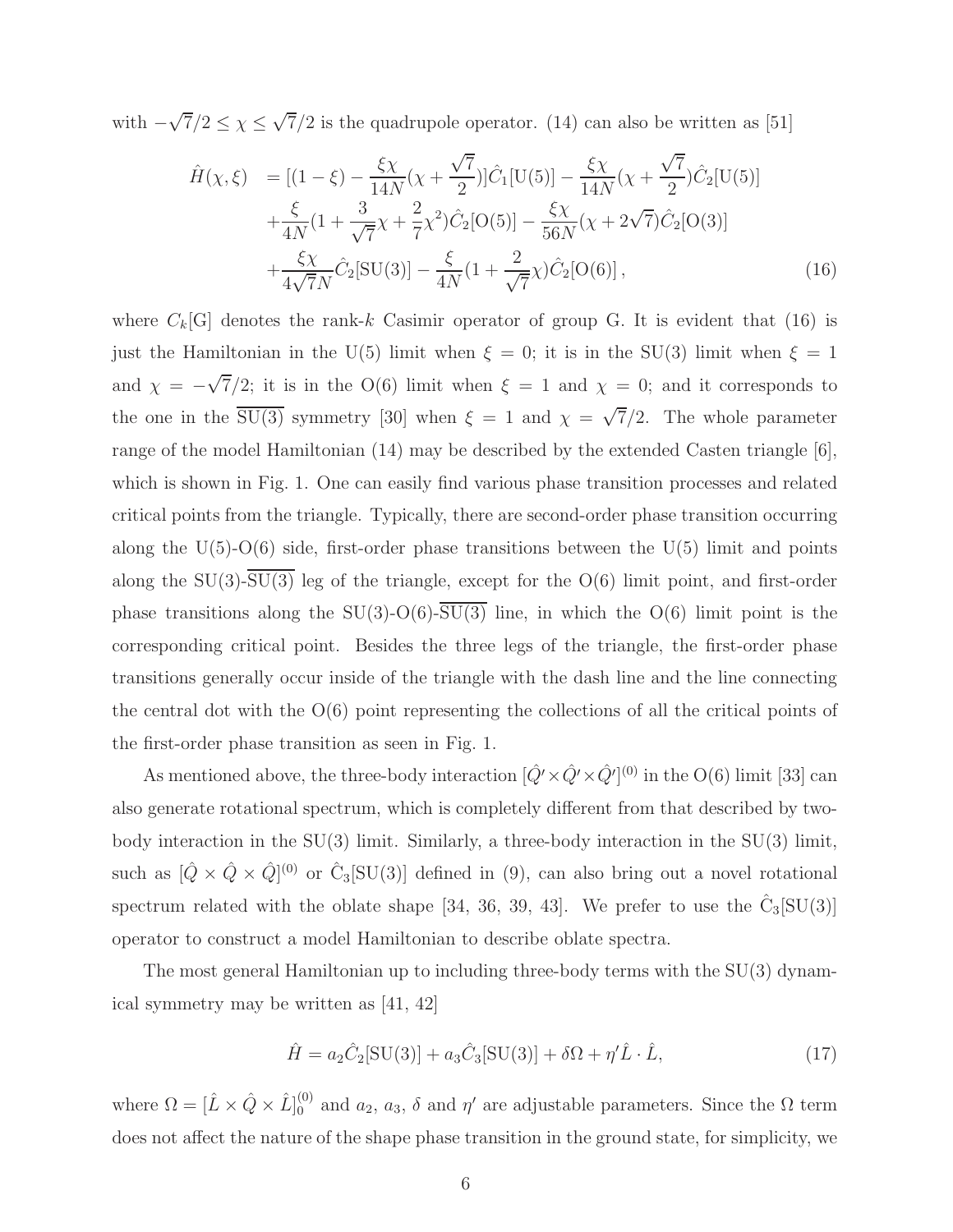



FIG. 2: The schematic spectra generated by the Hamiltonian (18) with  $x = 0$  representing the prolate phase and  $x = 1$  representing the oblate phase for  $N = 8$  and 9, where the values of the second  $0^+$  energy levels in all the cases are set to 20 (arbitrary unit) by adjusting the scale parameter c, and  $\eta$  is taken as  $\frac{1}{c}$ .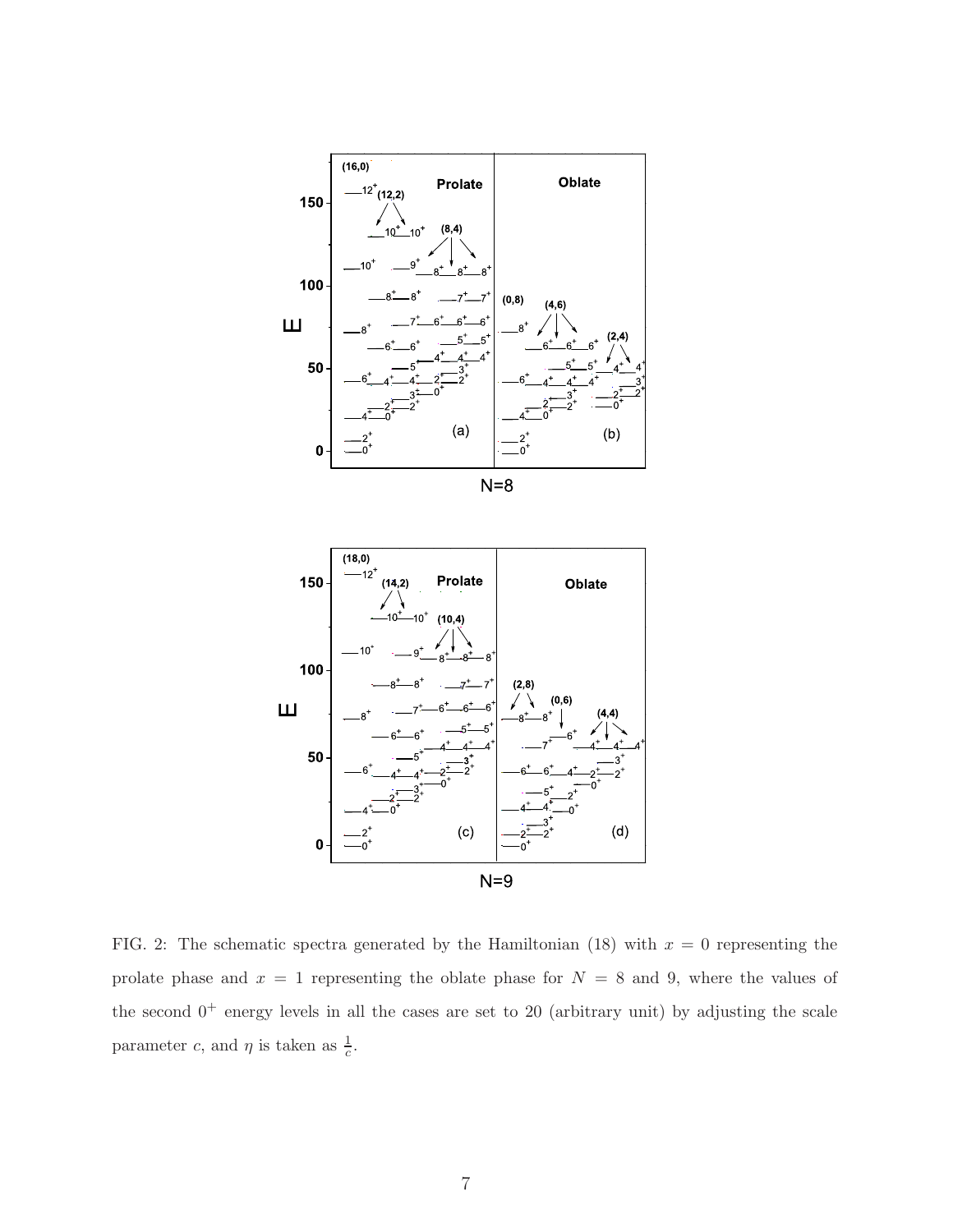take  $\delta = 0$  in (17) and rescale the other parameters in order to investigate the prolate-oblate shape phase transition. Then, the Hamiltonian may be rewritten as

$$
\hat{H} = c\left[\frac{(x-1)}{N}\hat{C}_2[\text{SU}(3)] + \frac{x}{N^2}\hat{C}_3[\text{SU}(3)] + \eta \hat{L} \cdot \hat{L}\right],\tag{18}
$$

in which  $c = N(a_3N - a_2)$ ,  $x = a_3N(a_3N - a_2)$ , and  $\eta = \eta'/c$  in comparison to the parameterization shown in (24). In (18), the  $\hat{L} \cdot \hat{L}$  term is used to avoid level degeneracy for levels with different L. Further, (18) can be used either to describe spectra if  $x = 0$  is taken, or to describe that with an oblate shape if  $x = 1$  is taken. Thus, one can realize a prolateoblate phase transition by varying  $x \in [0, 1]$ . Owning to the exact SU(3) symmetry, (18) can be analytically solved for any values of the parameters and boson number  $N$ . This situation is different from the common quantum phase transition studied with a Hamiltonian [26, 28]

$$
\hat{H} = (1 - x)\hat{H}_1 + x\hat{H}_2, \tag{19}
$$

where  $\hat{H}_1$  and  $\hat{H}_2$  describe two different phases respectively. In general  $\hat{H}_1$  and  $\hat{H}_2$  are mutually incompatible,  $[\hat{H}_1, \hat{H}_2] \neq 0$ , having no common eigenstate. On the other hand,  $\hat{C}_2[\text{SU}(3)]$  and  $\hat{C}_3[\text{SU}(3)]$  in (18) do commute with each other and therefore have common eigenstates, which are the basis vectors of the group chain (2). In other words, the different phases are usually described by the terms in the Hamiltonian with different symmetries, while the prolate and oblate phases in this case are described within the same  $SU(3)$  limit. Though the two phases are described within the same SU(3) limit, the low-lying structures and the corresponding eigenstates obtained with only the  $\hat{C}_2[\mathrm{SU}(3)]$  in the Hamiltonian and those with only the  $\hat{C}_3[\text{SU}(3)$  term are completely different since they are related to different SU(3) irreps. Thus the case considered here is an asymmetric prolate-oblate shape phase transition in contrast to the former  $SU(3)$ -O(6)- $\overline{SU(3)}$  case studied in [6].

Specifically, the typical lowing-lying spectrum with the prolate shape and those with oblate shape in our scheme are illustrated in Fig. 2, where the results calculated with (18) are shown for  $N = 8$  and  $N = 9$  representing the  $N =$  even and  $N =$  odd cases respectively. As seen from the panel (a) of Fig. 2, the ground band in the prolate case belongs to the SU(3) irrep  $(2N, 0)$ , from which  $L_{\text{max}} = 2N$ . Moreover, the irrep  $(2N - 4, 2)$  in the prolate phase includes the two lowest excited rotational bands corresponding to the  $\beta$ - and  $\gamma$ - bands, in which the energy levels with the same  $L$  value are degenerate. As for the oblate spectrum for  $N =$  even shown in the panel (b) of Fig. 2, the ground band belongs to the SU(3)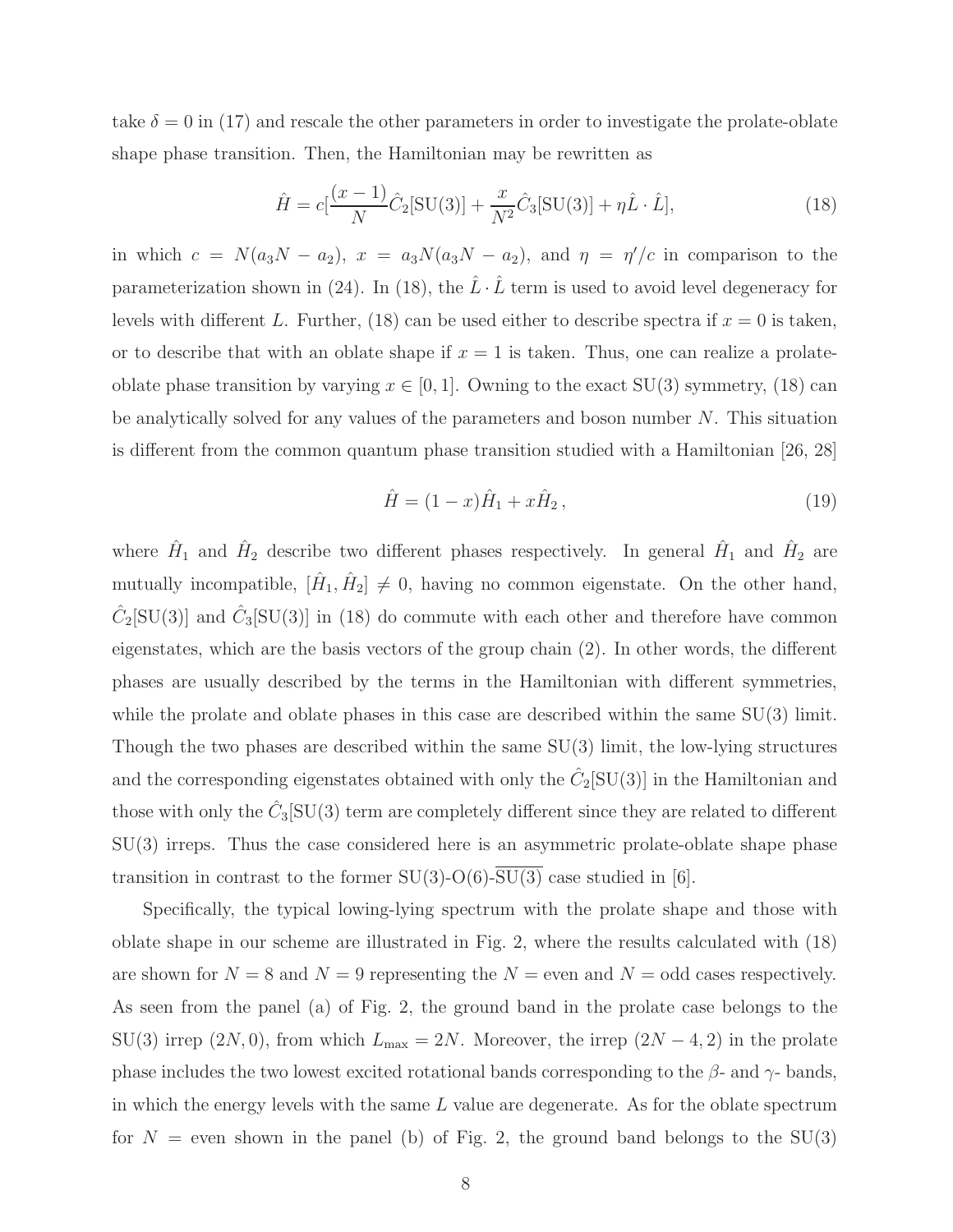irrep  $(0, N)$  with  $L_{\text{max}} = N$ , and the  $\beta$ -,  $\gamma$ -, and the lowest  $K = 4$  bands are all belong to the irrep  $(4, N - 2)$ , where the energy levels are also degenerate for the same L. In addition, the prolate spectrum for  $N =$  odd is similar to that for  $N =$  even as shown in the panels (a) and (c) of Fig. 2. But there are some notable differences in the oblate case. For example, both the ground band and the  $\gamma$ -band belong to the irrep  $(2, N - 1)$  seen from the panel (d) of Fig. 2. As a result, an obvious feature of the oblate spectrum for  $N =$  odd is that eigenenergies of the double-degenerate levels, such as  $2^+$ ,  $4^+$  and  $6^+$  etc, increase with increasing of L; and E2 transitions between the ground band and the  $\gamma$ -band are much stronger than those between the  $\beta$ -band and the ground band or the  $\gamma$ -band since inter-band transitions within the same  $SU(3)$  irrep are much stronger [5]. These features may be used to distinguish oblate from prolate shapes. Moreover, the third order term  $\hat{C}_3[\text{SU}(3)]$  is used to describe pure rotational motion for oblate case similar to the  $\overline{SU(3)}$  description. Actually, spectra generated by the  $\overline{SU(3)}$  and the  $SU(3)$  invariants up to two-body terms are exactly symmetric [6, 25], namely the prolate spectrum generated by the  $\hat{C}_2[\text{SU}(3)]$  are the same as the oblate spectrum generated by the  $\hat{C}_2[\overline{{\rm SU}(3)}]$ . As a result, what have been shown in Fig. 2 can also be regarded as comparisons between oblate spectra generated by the  $\overline{SU(3)}$ invariant and those generated by the third order invariant  $\hat{C}_3[\text{SU}(3)]$  within the SU(3) limit. However, as observed from experimental results, most oblate nuclei with positive quadrupole moments may involve other collective motions, such as  $\gamma$ -unstable motion described by the O(6) symmetry, which may distort rotational features described by the third order term  $\hat{C}_3[\mathrm{SU}(3)]$ .

## III. PROLATE-OBLATE SHAPE PHASE TRANSITION IN THE LARGE-N LIMIT

To investigate the prolate-oblate shape phase transition in the large-N limit, the coherent state (also called the intrinsic state) defined as [5, 43]

$$
|\beta, \gamma, N\rangle = \frac{1}{\sqrt{N!(1+\beta^2)^N}} [s^{\dagger} + \beta \cos\gamma d_0^{\dagger} + \frac{1}{\sqrt{2}} \beta \sin\gamma (d_2^{\dagger} + d_{-2}^{\dagger})]^N |0\rangle \tag{20}
$$

may be adopted to study the classical limit of the model. Ground state energy corresponding to the Hamiltonian (18) in the large-N limit is then estimated by the expectation value in the coherent state,  $\langle \beta, \gamma, N | \hat{H} | \beta, \gamma, N \rangle$ . Thus, the ground state energy per boson in the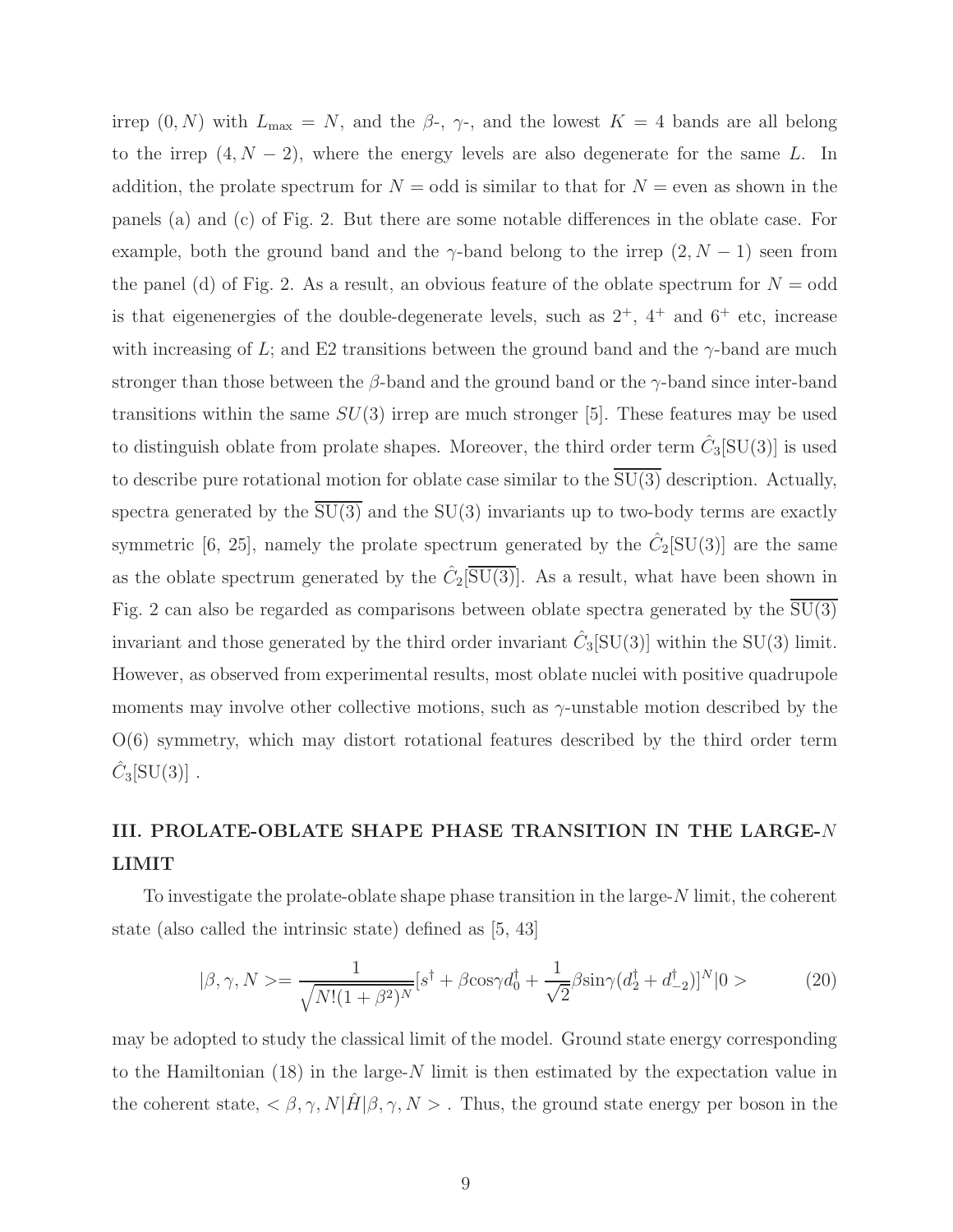large- $N$  limit can be expressed as

$$
E(x, \beta, \gamma) = -(1 - x) \frac{\beta^2}{(1 + \beta^2)^2} [\beta^2 + 4\sqrt{2}\beta\cos 3\gamma + 8]
$$
\n
$$
-x \frac{16}{441} \sqrt{7} \frac{\beta^3}{(1 + \beta^2)^3} [-\frac{7}{8} \sqrt{7}\beta^3 (2\cos^2 3\gamma - 1) - \sqrt{14} (\frac{21}{4}\beta^2 + 14)\cos 3\gamma - 21\sqrt{7}\beta],
$$
\n(21)

where  $c = 1$  is taken in (18). In order to show the phase structure and the transition, contour diagrams of the ground state energy per boson at several values of the control parameter x are shown in Fig. 3. As clearly shown in Fig. 3, for  $x < 0.6$ , there is a global minimum around  $\beta = 1.4$  and  $\gamma = 0^{\circ}$  that represents a prolate phase. With increasing x, an oblate minimum begins to emerge around  $\beta = 0.7$  and  $\gamma = 60^{\circ}$ . At  $x = 0.6$ , the oblate minimum is connected with the prolate minimum and develops into a minimal region, in which a prolate-oblate shape phase transition occurs. When  $x > 0.6$ , the minimal region becomes a global minimum point around  $\beta = 0.7$  and  $\gamma = 60^{\circ}$  indicating that an oblate phase appears. As shown in Fig. 3,  $\gamma$  varies from 0° and 60° in the equilibrium valley at the critical point around  $x = 0.6$ , which indicates a  $\gamma$ -soft shape. As a result, there is no stable triaxial shape occurring at the critical point of the prolate-oblate shape phase transition in this description. Actually, the shape at the critical point appears similar to that found in the  $O(6)$  limit. But the difference between the case at this critical point and that in the  $O(6)$ limit is also evident. For example, at the critical point, the  $\beta$  variable in the equilibrium valley can be taken from 0.7 to infinity, while the  $\beta$  variable in the equilibrium positions in the O(6) limit can only be taken as two fixed values.

Furthermore, the ground state energy per boson  $E_{\rm g}$  and the  $\beta$  and  $\gamma$  values at the corresponding equilibrium point are calculated in order to clarify the order of the shape phase transition. The results are shown as functions of the control parameter  $x$  in Fig. 4. It is clear from these results that the ground state energy per boson  $E<sub>g</sub>$  varies with x around the critical point; specifically,  $E_{\rm g} = -4 + \frac{52}{9}x$  for  $x < 0.6$ , and  $E_{\rm g} = -1 + \frac{7}{9}x$  for  $x > 0.6$ . As a result, the first derivative  $\frac{\partial E_{g}(x)}{\partial x}$  is discontinuous at  $x = 0.6$ , which indicates that the prolate-oblate shape phase transition is of first order. In addition, the equilibrium values of β and γ are constants with  $β = \sqrt{2}$  and  $γ = 0°$  for the prolate phase when  $x < 0.6$ , while  $\beta = \sqrt{2}/2$  and  $\gamma = 60^{\circ}$  for the oblate phase when  $x > 0.6$ , which confirms the first-order phase transition occurring at the critical point  $x = 0.6$ . It should be noted that the same phase diagram in the classical limit based on a similar Hamiltonian was also obtained and discussed in [43]. In the large-N limit, since the  $\hat{L}^2$  and  $[\hat{L} \times \hat{Q} \times \hat{L}]^{(0)}$  terms contribute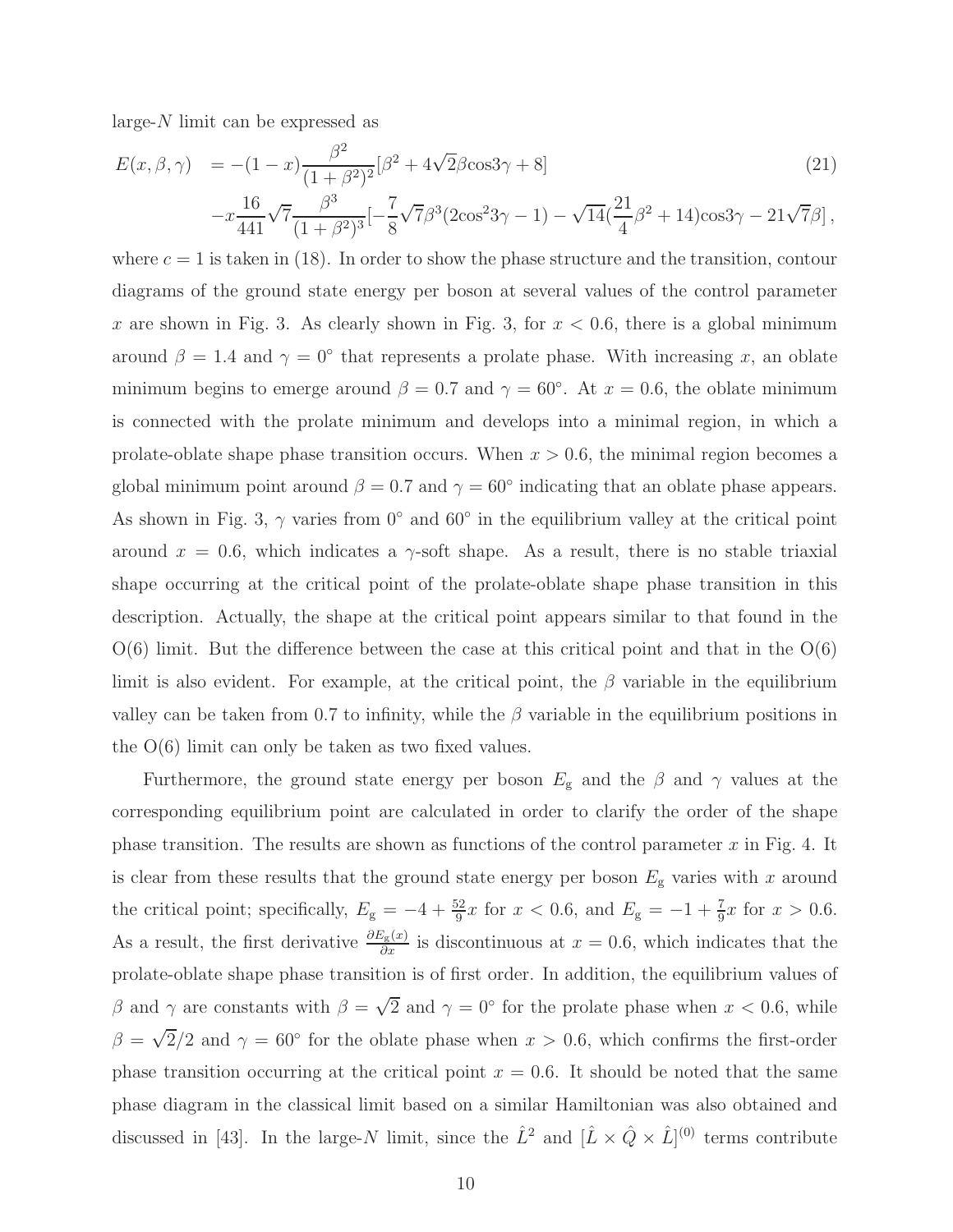nothing to the potential surface, the Hamiltonian (18) will be equivalent to the one used in [43] if setting the parameters  $2c(1-x) = 1$ ,  $\xi = 0$ ,  $\chi = -\sqrt{7}/2$  and  $k_3 = \frac{2\sqrt{35}x}{9(1-x)}$  $\frac{2\sqrt{35x}}{9(1-x)}$ , where  $\xi$ ,  $\chi$  and  $k_3$  are the parameters of the Hamiltonian used in [43]. As a result, the potential structure generated by the Hamiltonian (18) should be the same as that given in [43] within the above parameter restrictions.



FIG. 3: The contour diagrams of the ground state energy per boson with  $x = 0.00, 0.59, 0.60, 0.61$ and 1.00 shown in the sub-diagrams in the order from left to right and from top to bottom, in which the unit of the  $\gamma$  variable is degree. In addition, the smaller the energy, the darker the color.

### IV. PROLATE-OBLATE SHAPE PHASE TRANSITION IN FINITE SYS-**TEMS**

The analysis shown in the previous section indicates that a first-order shape phase transition in the large-N limit is induced by the three-body interaction with  $SU(3)$  symmetry. However, the boson number  $N$  is always finite in realistic systems. As a result, it is important to investigate the finite-N effects on the phase transition  $[6]$ . Most studies about the finite-N effects in phase transitions can only be carried out numerically since the problem cannot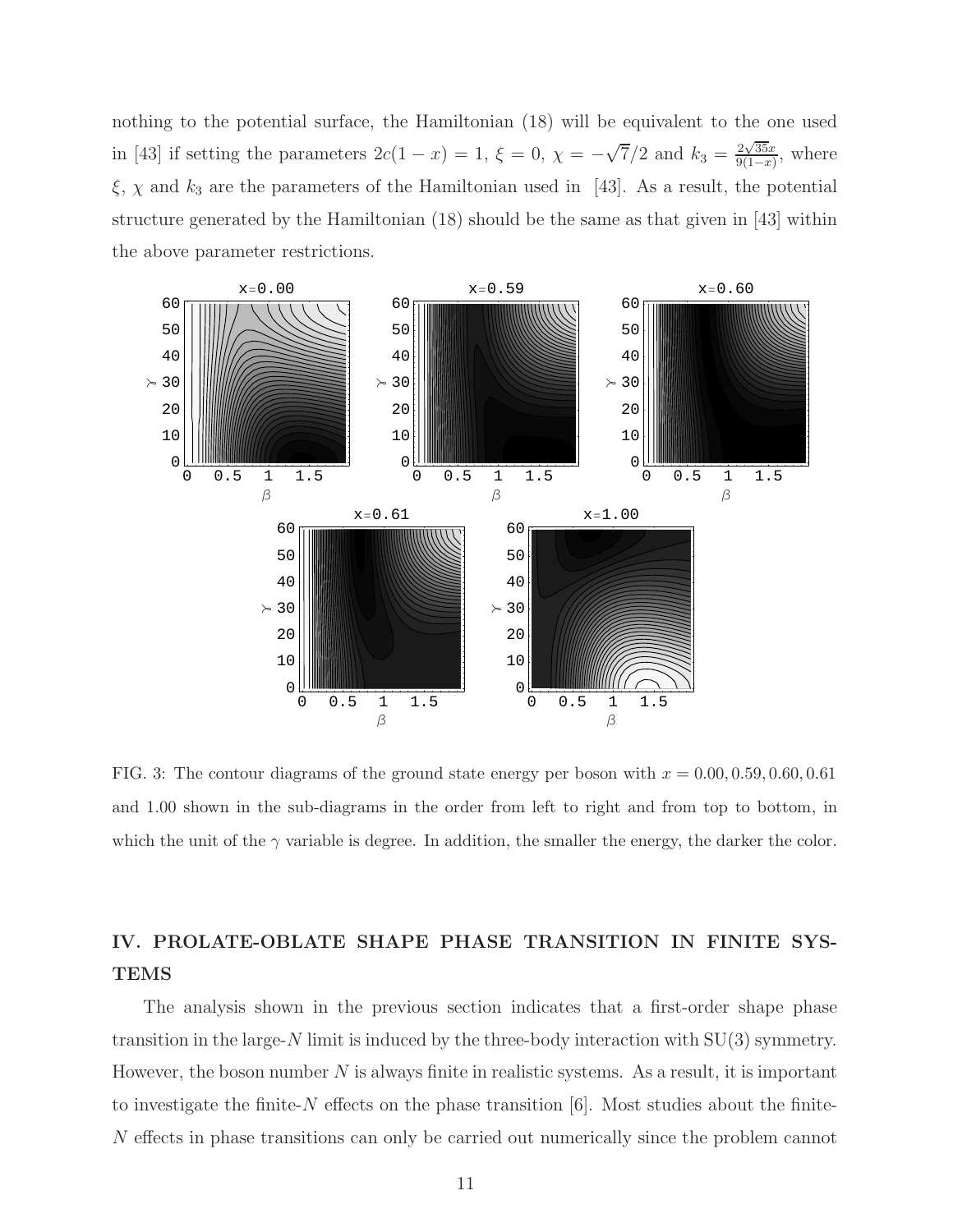

FIG. 4: (a) The ground state energy per boson  $E_{\rm g}$ ; (b) the corresponding equilibrium values of β; (c) the corresponding equilibrium values of  $\gamma$ . All the quantities are shown as functions of the  $control$  parameter  $x$ .

be solved analytically in most cases. However, The Hamiltonian (18), which preserves the exact SU(3) symmetry, is analytically solvable. Therefore, it provides a situation in the IBM to analytically study the whole process in the prolate-oblate shape phase transition for any number of bosons.

In order to define the shape of the system for finite- $N$  cases, we resort to the relations between the shape variables  $(\beta, \gamma)$  of the collective model and the  $(\lambda, \mu)$  values of the SU(3) irrep [39], from which we have

$$
\kappa \beta \cos \gamma = \frac{1}{3} (2\lambda + \mu + 3),
$$
  

$$
\kappa \beta \sin \gamma = \frac{1}{\sqrt{3}} (\mu + 1)
$$
 (22)

with

$$
\kappa = \sqrt{\frac{5}{9\pi}} Ar_0^2 \,,\tag{23}
$$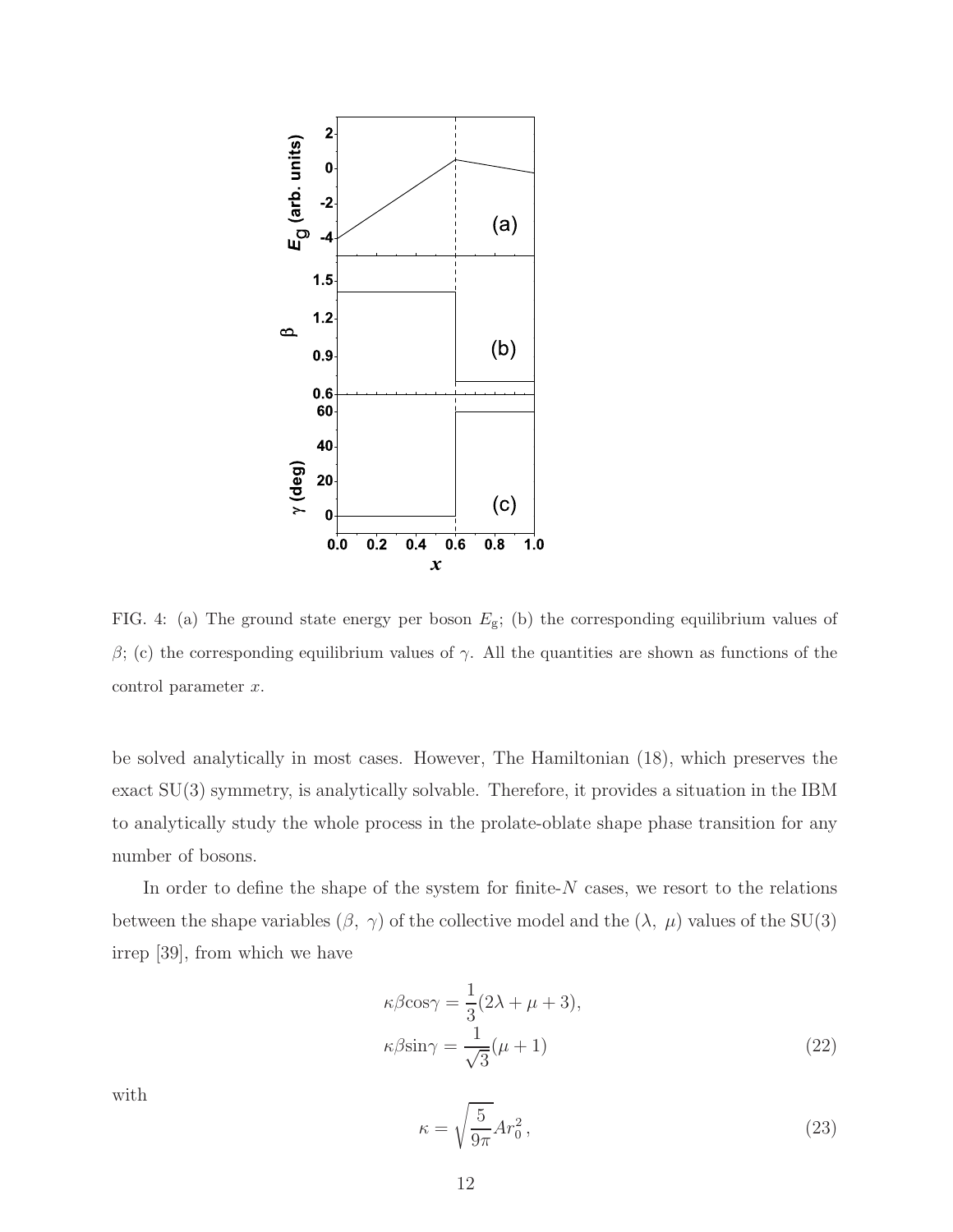where A denotes the number of like particles and  $r_0^2$  is a dimensionless mean square radius [39]. In the following,  $\kappa$  is treated as a parameter to be determined in the IBM. Accordingly, one can write the shape variables  $\beta$  and  $\gamma$  as the functions of the quantum number  $\lambda$  and  $\mu$  with

$$
\beta = \frac{2}{3\kappa}\sqrt{\lambda^2 + \mu^2 + \lambda\mu + 3\lambda + 3\mu + 3},
$$
  

$$
\gamma = \tan^{-1}\left(\frac{\sqrt{3}(\mu + 1)}{2\lambda + \mu + 3}\right).
$$
 (24)

As discussed in Sec. II, the ground state in the prolate phase belongs to the SU(3) irrep  $(2N, 0)$ , while the one in the oblate phase corresponds to the SU(3) irrep  $(0, N)$  for  $N =$  even or  $(2, N - 1)$  for  $N =$  odd. According to  $(24)$ , one gets  $\gamma_{\rm P} = \tan^{-1}(\frac{\sqrt{3}}{4N+3})$  for the ground state in the prolate phase, and  $\gamma_{\rm O} = \tan^{-1}(\frac{\sqrt{3}(N+1)}{N+3})$  for  $N =$  even or  $\gamma_{\rm O} = \tan^{-1}(\frac{\sqrt{3}N}{N+2})$  for  $N =$  odd for the ground state in the oblate phase. It is clear that  $\gamma_{\rm P} = 0^{\circ}$  and  $\gamma_{\rm O} = 60^{\circ}$  are given for the prolate phase and the oblate phase, respectively, when  $N \to \infty$ . The results are consistent with those obtained from the coherent theory discussed in Sec. III, where the equilibrium  $\beta$  and  $\gamma$  values just correspond to the  $\beta$  and  $\gamma$  values for the ground state. As for the shape variable  $\beta$  in the ground state, one get

$$
\beta_{\rm P} = \frac{4}{3\kappa} \sqrt{N^2 + \frac{3}{2}N + \frac{3}{4}}
$$
 (25)

in the prolate case, and

$$
\beta_{\rm O} = \frac{2}{3\kappa} \sqrt{N^2 + 3N + 3} \quad \text{(for } N = \text{even)}
$$
\n(26)

or

$$
\beta_{\rm O} = \frac{2}{3\kappa} \sqrt{N^2 + 3N + 9} \quad \text{(for } N = \text{odd)}\tag{27}
$$

in the oblate case. It is easy to see that  $\beta_P/\beta_O = 2$  in the large-N limit. It is very interesting to observe that the result also agrees with that calculated from the coherent theory, by which one can get the equilibrium  $\beta$  value as  $\beta_P = \sqrt{2}$  for the prolate phase and  $\beta_Q = \sqrt{2}/2$  for the oblate phase in the large-N limit as shown in Fig. 4. Thus, we have  $\beta_P/\beta_O = 2$ . We conclude that the shape variables  $\beta$  and  $\gamma$  defined in (22) and those defined in the coherent theory are consistent with each other not only in quality but also in quantity in the large- $N$ limit. Moreover, one can extract  $\kappa$  by assuming  $\beta_P|_{N\to\infty} = \sqrt{2}$  in (25) and  $\beta_O|_{N\to\infty} = \sqrt{2}/2$ in (26) or (27). Concretely, one can get  $\kappa^2 = \frac{8}{9}N^2$  in the leading order. Inputting  $\kappa^2$  into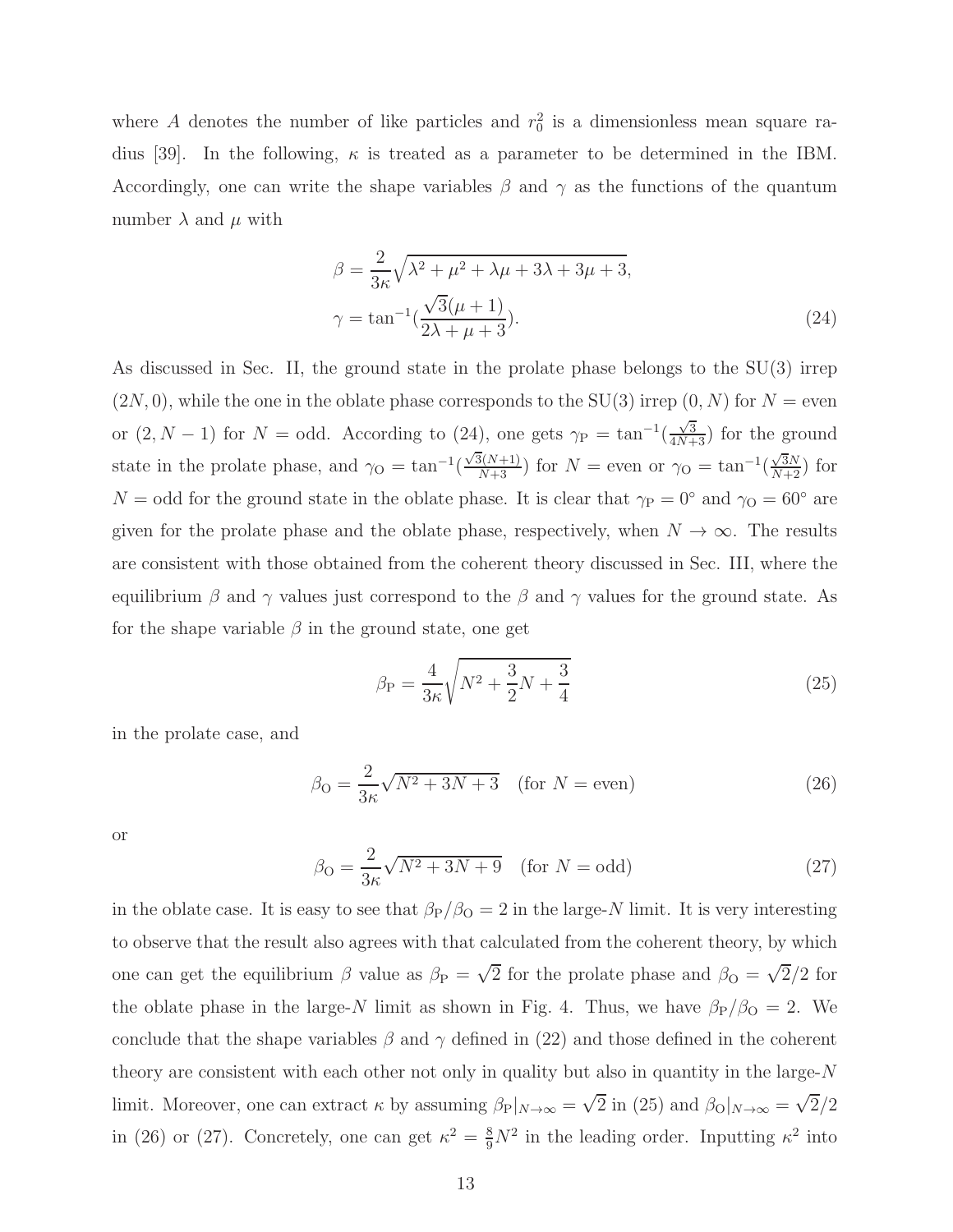TABLE I: Excited energies corresponding to all irreps  $(\lambda, \mu)$  of SU(3) for  $N = 12$  for some values of x with  $0.00 \le x \le 1.00$ . The results are obtained by solving the eigen-equation of the Hamiltonian (18) with  $c = 1$  and  $\eta = 0$ .

| $\boldsymbol{x}$ | $(\lambda, \mu)$ |                                                                                                                                                                   |  |  |  |  |  |  |  |                                                                                                                                                                           |  |  |  |  |  |  |  |  |
|------------------|------------------|-------------------------------------------------------------------------------------------------------------------------------------------------------------------|--|--|--|--|--|--|--|---------------------------------------------------------------------------------------------------------------------------------------------------------------------------|--|--|--|--|--|--|--|--|
|                  |                  | $(24,0)$ $(20,2)$ $(16,4)$ $(12,6)$ $(8,8)$ $(4,10)$ $(0,12)$ $(18,0)$ $(14,2)$ $(10,4)$ $(6,6)$ $(2,8)$ $(12,0)$ $(8,2)$ $(4,4)$ $(0,6)$ $(6,0)$ $(2,2)$ $(0,0)$ |  |  |  |  |  |  |  |                                                                                                                                                                           |  |  |  |  |  |  |  |  |
|                  |                  |                                                                                                                                                                   |  |  |  |  |  |  |  |                                                                                                                                                                           |  |  |  |  |  |  |  |  |
|                  |                  |                                                                                                                                                                   |  |  |  |  |  |  |  | $0.00$ $-54.00$ $-42.50$ $-33.00$ $-25.50$ $-20.00$ $-16.50$ $-15.00$ $-31.50$ $-23.00$ $-16.50$ $-12.00$ $-9.50$ $-15.00$ $-9.50$ $-6.00$ $-4.50$ $-4.50$ $-2.00$ $0.00$ |  |  |  |  |  |  |  |  |
|                  |                  |                                                                                                                                                                   |  |  |  |  |  |  |  | $0.30$ ]-30.15 -24.69 -20.17 -16.61 -14.00 -12.34 -11.61 -18.64 -14.18 -1076 -8.40 -7.09 -9.38 -6.21 -4.20 -3.34 -2.96 -1.40 0.00                                         |  |  |  |  |  |  |  |  |
|                  |                  |                                                                                                                                                                   |  |  |  |  |  |  |  | $0.57$ $-8.57$ $-8.57$ $-8.57$ $-8.57$ $-8.57$ $-8.57$ $-8.57$ $-7.00$ $-6.19$ $-5.57$ $-5.14$ $-4.90$ $-4.28$ $-3.24$ $-2.57$ $-2.29$ $-1.57$ $-0.86$ $0.00$             |  |  |  |  |  |  |  |  |
|                  |                  |                                                                                                                                                                   |  |  |  |  |  |  |  | $0.631 - 3.80$ $-5.00$ $-6.00$ $-6.79$ $-7.37$ $-7.74$ $-7.90$ $-4.42$ $-4.42$ $-4.42$ $-4.42$ $-4.42$ $-3.16$ $-2.58$ $-2.21$ $-2.05$ $-1.26$ $-0.74$ $0.00$             |  |  |  |  |  |  |  |  |
|                  |                  |                                                                                                                                                                   |  |  |  |  |  |  |  | $0.701\ 1.65$ $-0.64$ $-3.08$ $-4.76$ $-6.00$ $-6.79$ $-7.13$ $-1.49$ $-2.41$ $-3.11$ $-3.60$ $-3.87$ $-1.88$ $-1.83$ $-1.80$ $-1.79$ $-0.91$ $-0.60$ $0.00$              |  |  |  |  |  |  |  |  |
|                  |                  |                                                                                                                                                                   |  |  |  |  |  |  |  | $1.00$ 25.50 16.88 9.75 4.13 0.00 -2.63 -3.75 11.38 6.42 2.63 0.00 -1.46 3.75 1.46 0.00 -0.63 0.63 0.00 0.00                                                              |  |  |  |  |  |  |  |  |

(24), one gets  $\beta_P = \sqrt{2}$  and  $\beta_Q = \sqrt{2}/2$  in the large-N limit. The results are the same as those obtained in the coherent state theory.



FIG. 5: (Color online) Several excited energy levels with specific  $(\lambda, \mu)$  which cross with each other at the critical-like points with variation of the control parameter  $x$ . The relevant parameters are taken as the same as those used in Table. I

To investigate how the system evolves from the prolate to the oblate phase, eigenenergies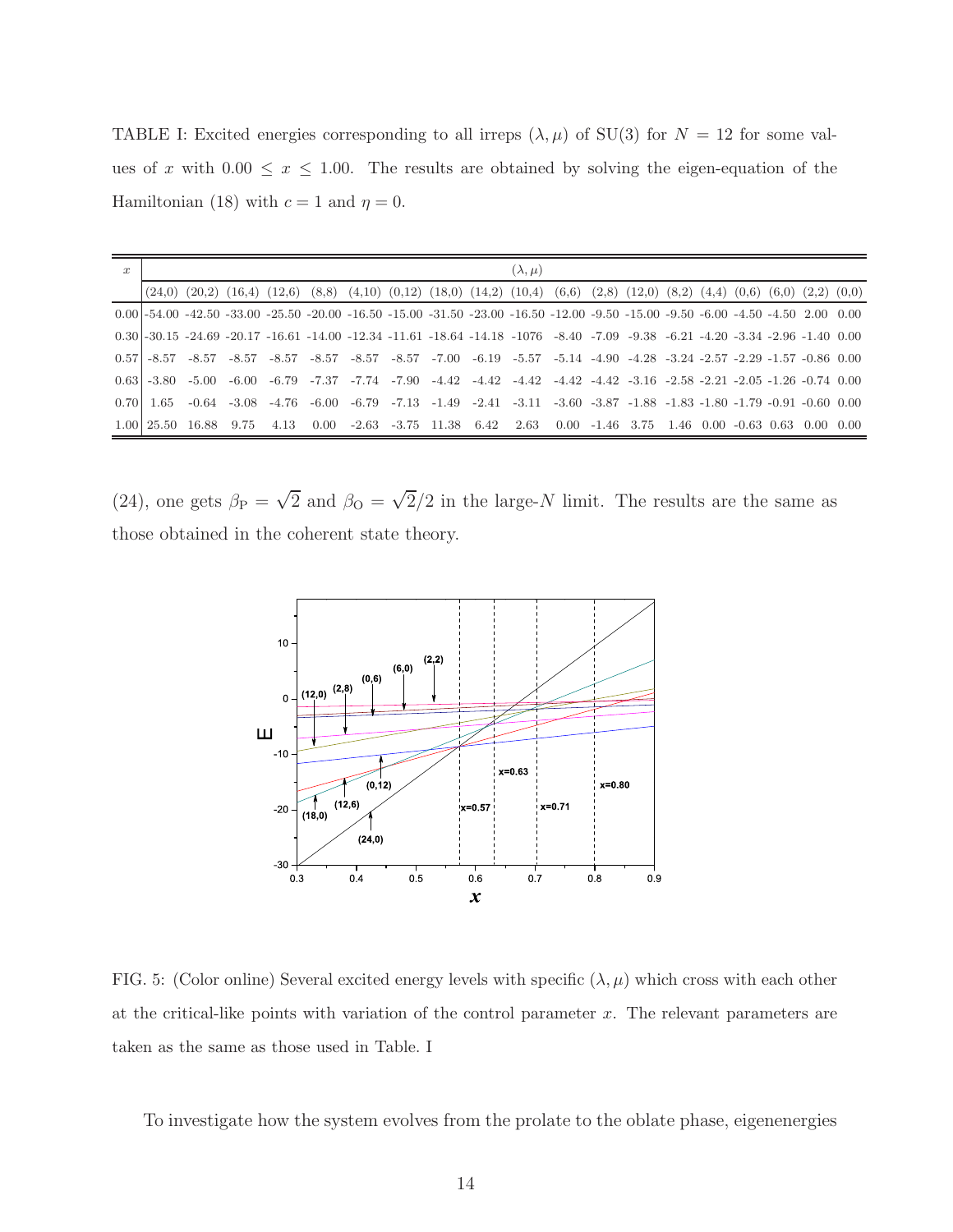calculated from the Hamiltonian (18) are listed in Table. I, where eigenenergies corresponding to all the SU(3) irreps  $(\lambda, \mu)$  for  $N = 12$  are shown for several values of the control parameter x. It can be clearly seen from Table. I that the ground state always corresponds to the symmetric  $(24, 0)$  irrep of  $SU(3)$  when  $x < 0.57$ , and corresponds to  $(0, 12)$  irrep when  $x > 0.57$ . The results indicate that the point  $x = 0.57$  is just the critical point, at which the levels corresponding to the irreps  $(\lambda, \mu)$  with  $\lambda + 2\mu = 24$  become the same lowest energy levels. In other words, the ground state is degenerate with the quantum numbers  $(\lambda, \mu)$  satisfying  $\lambda + 2\mu = 24$  at the critical point of phase transition. As can be seen from the model Hamiltonian (18), the combination of the second and the third order Casimir operators will result in level-crossing when the control parameter  $x$  satisfies certain conditions, at which the first order quantum phase transition takes place. And indeed, such situations also occur in excited levels. For example, when  $x = 0.63$ , the excited energy levels corresponding to the SU(3) irreps  $(\lambda, \mu)$  with  $\lambda + 2\mu = 18$  become degenerate as shown in Table. I. Actually, there are several level-crossing points, such as those with  $x = 0.63, 0.71,$  and 0.80, etc. as shown in Fig. 5, where the excited energy levels with  $(\lambda, \mu)$  satisfying  $\lambda + 2\mu = 2N - b$  are degenerate for a fixed value of b with  $b = 6, 12, 18,$  etc. As shown in Fig. 5, these are just the level-crossing points of levels labeled with  $(2N - b, 0)$  and those labeled with  $(0, N - \frac{b}{2})$  $\frac{b}{2}$ ) with  $\frac{b}{2}$  = even or those labeled with  $(2, N-\frac{b}{2}-1)$  with  $\frac{b}{2}$  = odd. As the analysis presented in [9], the energy level-crossing resulting in a first-order quantum phase transition in the finite-N system also occurs in the  $SU(3)$ -O(6)- $SU(3)$  phase transitional description, where one of the level-crossing points coincides with the O(6) limit point. Actually, the level-crossing point in our model also coincides with the critical point  $x_c = 0.6$  in the large-N limit because the value of the level-crossing point varies as  $x = \frac{3N}{5N-b+3}$  with  $b = 6, 12, 18, ...$  for a fixed boson number N. As mentioned above, the energy levels corresponding to the irreps  $(\lambda, \mu)$ satisfying  $\lambda + 2\mu = 2N - b$  are degenerate at the level-crossing points. As a result, one can get several sets of levels with the same eigenenergy at the level-crossing points  $x_c$  as a function of b in the large-N limit. If the energy of the ground level with  $0^+_1$  and  $b = 0$  is set to 0, and all excited levels are normalized to the  $0<sub>2</sub><sup>+</sup>$  level with  $b = 6$ , one get energy ratios  $E_{0_3^+}/E_{0_2^+} = 2$  and  $E_{0_4^+}/E_{0_2^+} = 3$ . Generally, we have  $E_{0_n^+}/E_{0_2^+} = n - 1$  with  $n = \frac{6+b}{6}$  $\frac{+b}{6}$ , where  $E_{0_n^+}$  are levels with  $b = 6(n-1)$ . Therefore, these degenerate 0<sup>+</sup> levels generate a harmonic spectrum [52, 53]. In addition, the first order quantum phase transition also occurs in excited part of the spectrum [54, 55], of which possible effects will be further discussed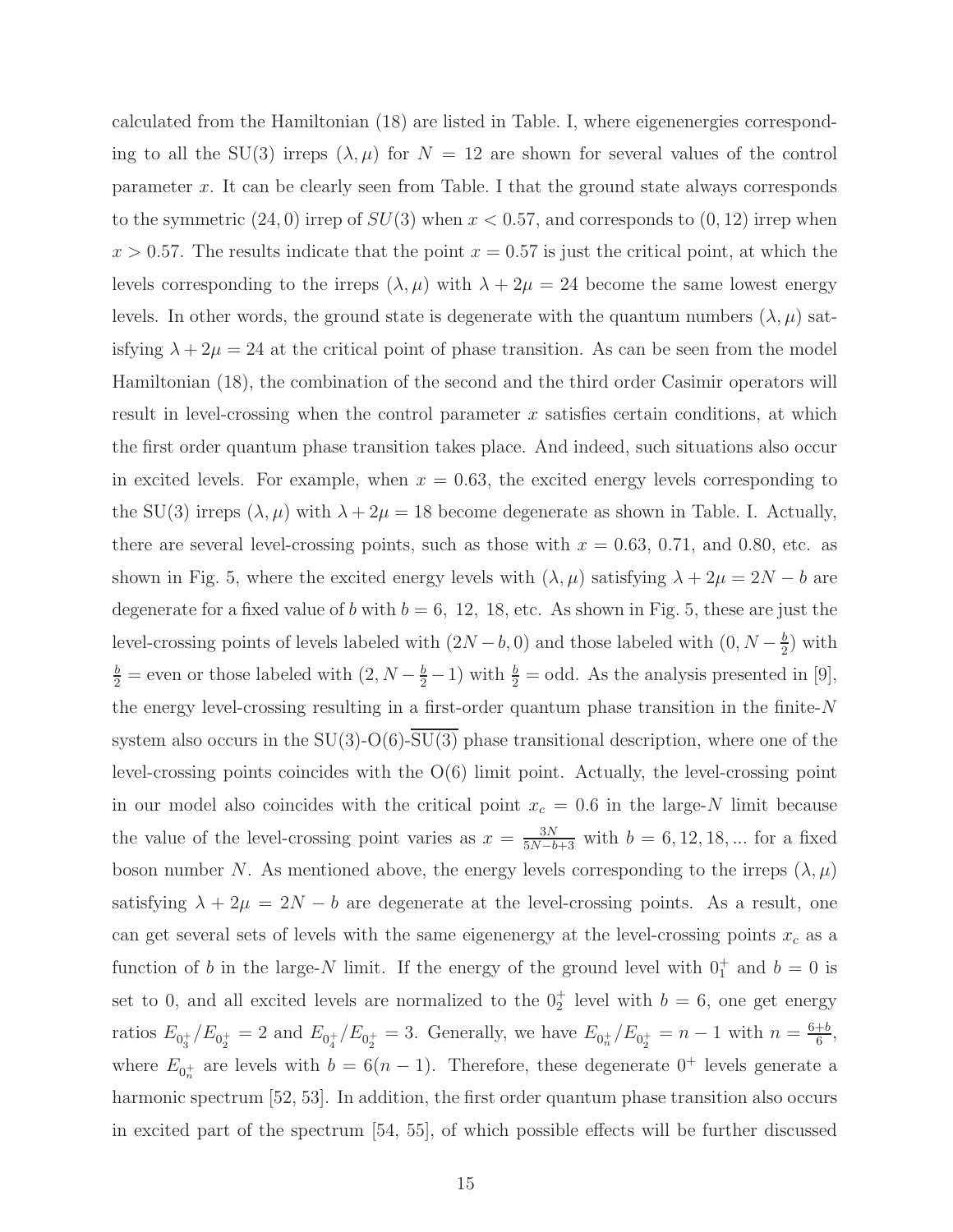elsewhere.



FIG. 6: (a) The ground state energy per boson; (b) the corresponding  $\beta$  value; (c) the corresponding  $\gamma$  value. All the quantities are give as functions of the control parameter x for a  $N = 12$  boson system. The relevant parameters are taken the same as those used in Table. I

To explore the role finite  $N$  effects have on the shape phase transition, and to compare this with the large- $N$  limit, the ground state energy per boson, along with the corresponding  $\beta$  and  $\gamma$  values, were calculated as functions of x. The results are shown in Fig. 6. From this one can see that the ground level belongs to the  $(24, 0)$  irrep when  $x < 0.57$  and transitions over to the  $(0, 12)$  irrep for larger x values, displaying upon crossing into the  $x > 0.57$  range a different dependence on  $x$ . It is obvious that the first-order derivative of the ground state energy  $\frac{\partial E_{g}(x)}{\partial x}$  is discontinuous at  $x_c = 0.57$ , which indicates a first order prolate-oblate phase transition occurring at the critical point  $x_c = 0.57$  for the  $N = 12$  boson system. Moreover,  $\frac{\partial \beta}{\partial x}$  and  $\frac{\partial \gamma}{\partial x}$  in the ground state are also discontinuous at the critical point, which further confirms that a first order prolate-oblate phase transition occurs in the model system. In comparison to the large- $N$  limit, one finds that the finite- $N$  effects changes the position of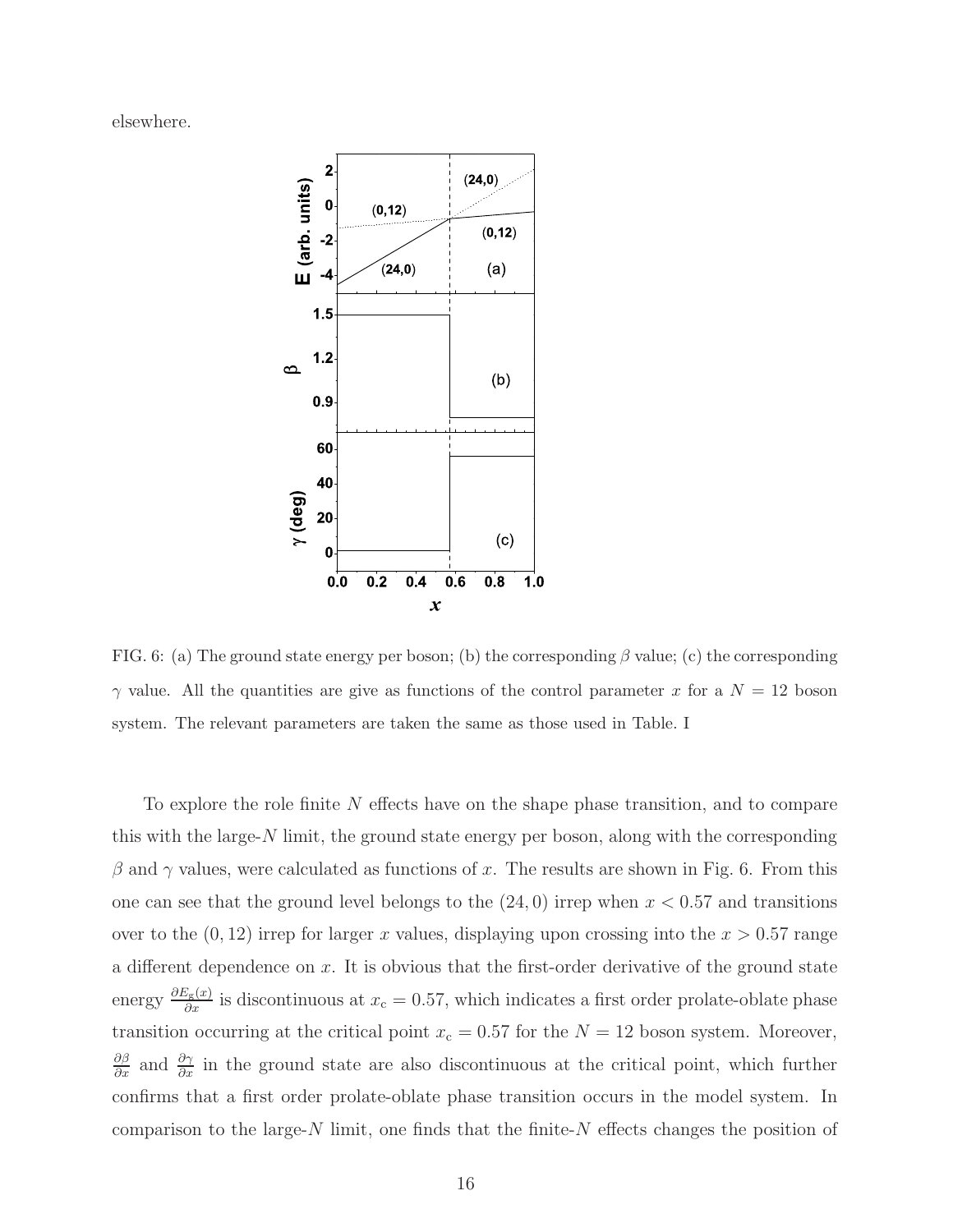the critical point, but not by much,  $x_c = 0.57$  compared to  $x_c = 0.60$  in the large-N limit.

From the explicit expression for the eigenvalues of  $(18)$  for fixed boson number N, one can show that the ground state energy per boson in the prolate phase can be expressed in terms of the control parameter  $x$  as

$$
E_g = -4 + \frac{52}{9}x + \frac{10}{N}x + \frac{2}{N^2}x - \frac{6}{N},
$$
\n(28)

and the corresponding one in the oblate phase is

$$
E_g = -1 + \frac{7}{9}x + \frac{2}{N}x + \frac{1}{N^2}x - \frac{3}{N}.
$$
\n(29)

In the large-N limit, the results of  $(28)$  and  $(29)$  will become the corresponding results calculated from the coherent state theory shown in Sec. III. Since the ground state energy in the prolate phase is equal to the one in the oblate phase at the critical point  $x_c$ , one obtains  $x_c = \frac{3N}{3+5}$  $\frac{3N}{3+5N}$ , which just equals to  $x_c = 0.6$  in the large N limit, and is consistent with the result obtained from the coherent state theory. We conclude that, in this case, the results derived from finite- $N$  system in the large- $N$  limit are completely consistent with those obtained from the coherent state theory. Moreover, the prolate-oblate shape phase transition is well defined in this finite boson system and is due to the level-crossing according to the above discussion.

#### V. EFFECTIVE ORDER PARAMETERS FOR PHASE TRANSITIONS

Although the shape variables  $\beta$  and  $\gamma$  can be taken as classical order parameters to identify the shape phase transition, they cannot be directly measured in experiment. Therefore, the quadrupole invariants  $q_2$  and  $K_3$  (renormalized  $q_3$ ) [6, 56] defined by

$$
q_2 = t^2 < 0^+_1 | \hat{Q} \cdot \hat{Q} | 0^+_1 > , \tag{30}
$$

$$
q_3 = \sqrt{\frac{35}{2}}t^3 < 0_1^+ |[ \hat{Q} \times \hat{Q} \times \hat{Q}]^{(0)} |0_1^+ > , \tag{31}
$$

$$
K_3 = \frac{q_3}{q_2^{3/2}},\tag{32}
$$

where t is the effective charge, were calculated. The results as functions of  $x$  are shown in Fig. 7.

These quantities can be used to define effective order parameters to identify the shape phases and their transition in experiment. In addition, the spectroscopic quadrupole moment  $Q(2<sub>1</sub><sup>+</sup>)$  of the first  $2<sup>+</sup>$  state is also taken as an effective order parameter to measure the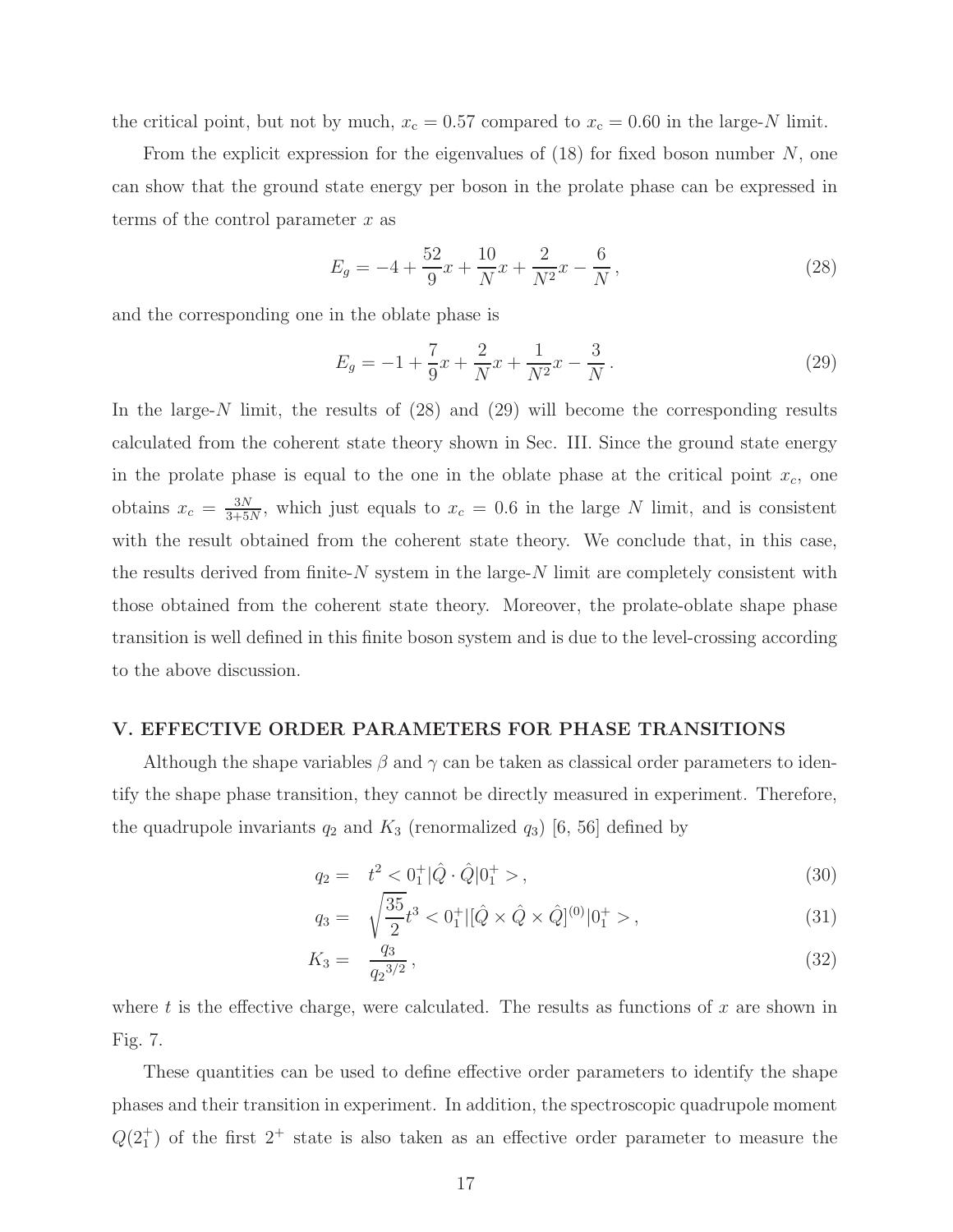prolate-oblate shape phase transition.  $Q(2_1^+) < 0$  indicates a prolate phase and  $Q(2_1^+) > 0$ represents an oblate phase. Another quantity  $\beta_2$  related to the quadrupole deformation but different from the  $\beta$  variable is also considered, which is defined as [25, 57, 58]

$$
\beta_2 = -\text{sign}(\hat{Q}(2_1^+)) \frac{4\pi}{3ZR_0^2} \left[\frac{B(E2; 0_9^+ \to 2_1^+)}{e^2}\right]^{1/2},\tag{33}
$$

where  $\text{sign}(\hat{Q}(2^+_1))$  is the sign of the quadrupole moment of the first  $2^+$  state,  $Z$  is the proton number,  $R_0$  is the mean radius of nucleus, and  $e$  is the charge. Accordingly, the  $E2$  operator is simply chosen as  $T(E2) = t\hat{Q}$  to calculate the  $B(E2; 0<sup>+</sup><sub>g</sub> \to 2<sup>+</sup><sub>1</sub>)$ . The calculated results for  $Q(2_1^+)$  and those for  $\beta_2$  are both shown in Fig. 8.



FIG. 7: The quadrupole invariants  $q_2$  (in  $e^2b^2$ ) and  $K_3$  (normalized  $q_3$ ) as functions of x in the ground state, where  $t = 1$  eb was used and the other relevant parameters are taken to be the as same as those used in Table. I

It can be clearly seen in Fig. 7 that there is a sudden change in the value of all these quantities through the prolate-oblate phase transition. For example,  $K_3 \simeq -1$  across the prolate phase but then suddenly jumps to  $K_3 \simeq 1$  after the critical point, which is similar to the behavior seen for  $K_3$  in the SU(3)-O(6)- $\overline{SU(3)}$  phase transitional description [6],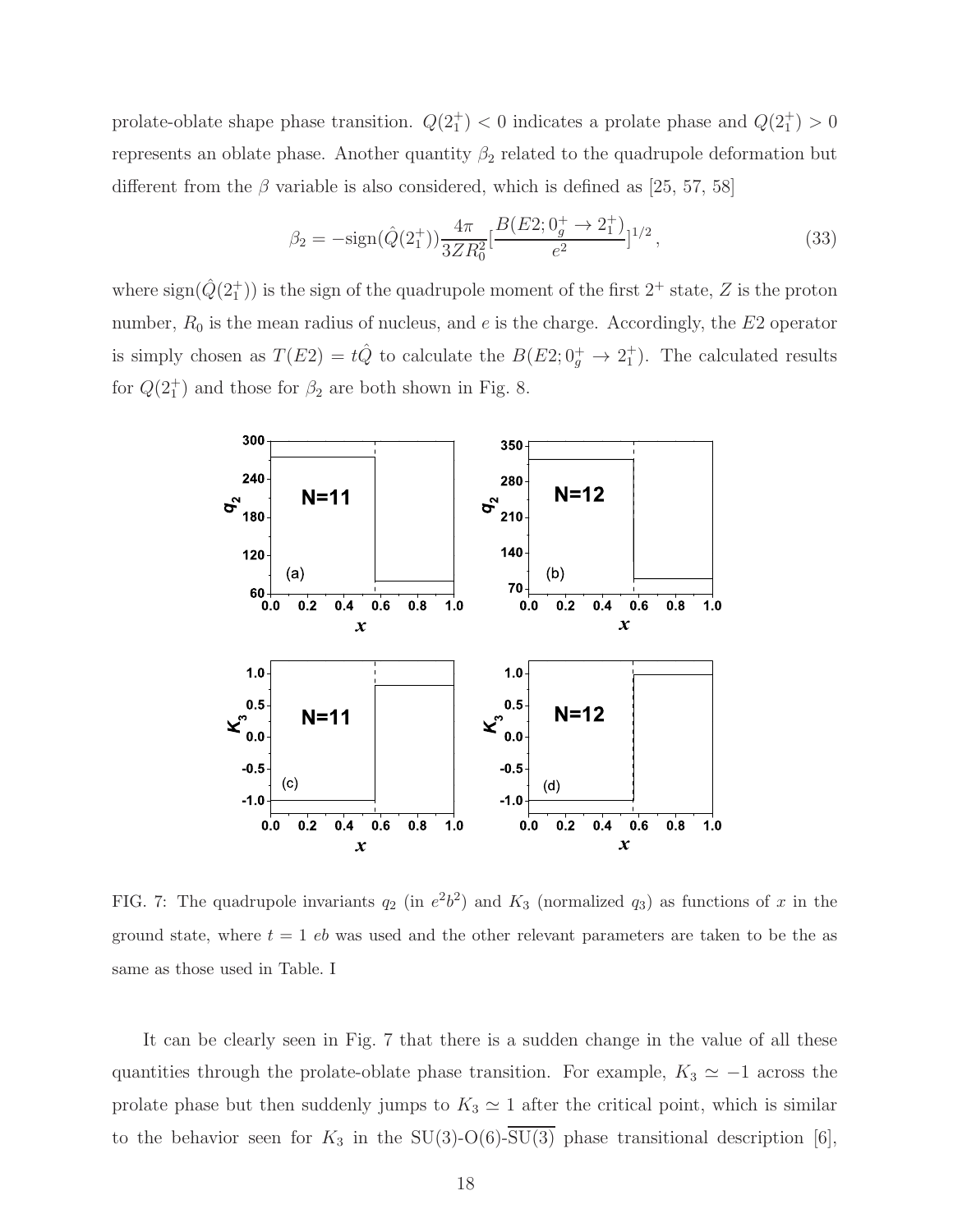

FIG. 8: The same as Fig. 7 but for the quadrupole  $Q(2_1^+)$  (in eb) and the quadrupole deformation parameter  $\beta_2$ , where the effective charge  $t = 1$  eb and a constant  $4\pi/ZR_0^2 = 0.81$  b<sup>-1</sup> were used. The other relevant parameters are taken the same as those used in Table. I.

except that the change of  $K_3$  around the  $O(6)$  critical point is smoother than that shown in the panels (c) and (d) of Fig. 7. Also shown in the panels (a) and (b) of Fig. 7 is the order parameter  $q_2$  (with the effective charge t set to unity) which shows a similar phase transitional behavior. Specifically,  $q_2$  retains its large value,  $q_2 = 2N^2 + 3N$ , across the prolate phase, but then drops suddenly to  $q_2 = (N^2 + 3N)/2$  beyond the critical point and holds at this lower value throughout the oblate phase; that is, through the prolate-oblate shape phase transition the amplitude of  $q_2$  decreases by about 3/4. This behavior of  $q_2$  stands in contrast with what happens in the  $SU(3)$ -O(6)- $\overline{SU(3)}$  phase transitional description [6] where the value of  $q_2$  in the prolate phase equals that in the oblate phase.

As shown in Fig. 8, both  $Q(2_1^+)$  and  $\beta_2$  show a sign change in the transition from prolate to oblate shape, just as  $K_3$  does. For example,  $Q(2_1^+)$  takes a negative value in the prolate phase, and flips to a positive value in the oblate phase, a feature that may be the most direct signal indicating the phase transition from prolate to oblate shape in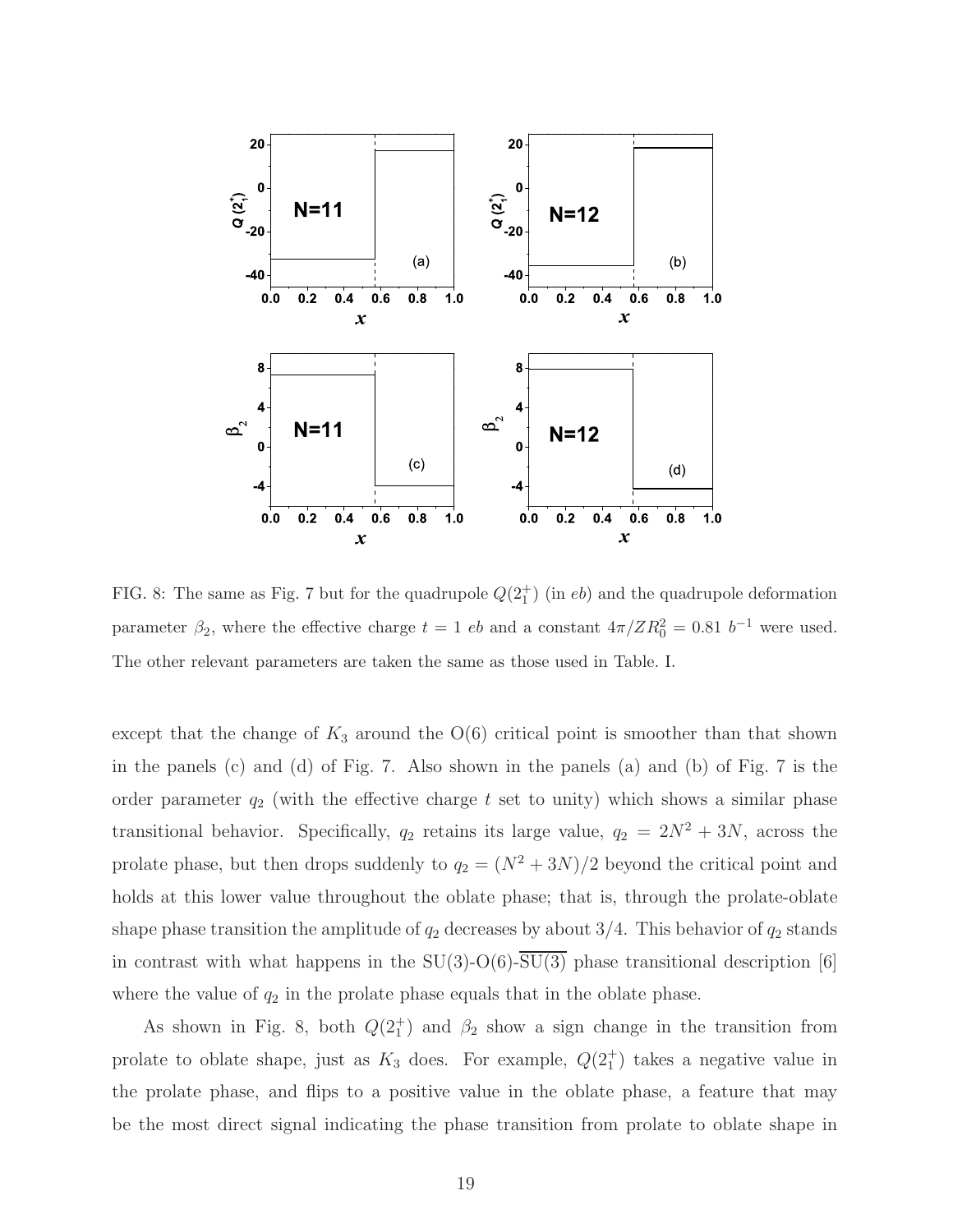experiment. But in contrast to  $K_3$ ,  $Q(2_1^+)$  also shows a asymmetric phase transitional feature similar to those given by  $q_2$ . The absolute value of  $Q(2_1^+)$  in the prolate phase may be as twice that in the oblate phase, which indicates that the deformation of the oblate nuclei should be much smaller than that of prolate nuclei along the prolate-oblate shape phase transition. Accordingly, the absolute value of  $\beta_2$  in the prolate phase is also much larger than in the oblate phase, which further confirms that the present  $SU(3)$  prolateoblate phase transition pattern is an asymmetric one, in contrast to the  $SU(3)$ - $O(6)$ - $\overline{SU(3)}$ phase transitional description. Furthermore, one can also measure ratios of the deformation quantities in the prolate phase and the oblate phase by defining  $R_Q = |Q_P(2_1^+)| / |Q_O(2_1^+)|$ and  $R_{\beta} = |\beta_{2P}| / |\beta_{2O}|$ , where  $|A_P| (|A_O|)$  is the absolute value of the quantity A in the prolate (oblate) phase. Our calculation shows that  $R_Q \approx R_\beta \approx \sqrt{\frac{4N^2+3N}{N^2+3N}}$  $\frac{4N^2+3N}{N^2+3N}$ , which, to leading order, is in accordance to the ratio  $\beta_P/\beta_O$  obtained from (25)-(27). Therefore, it seems that the observables  $Q(2_1^+)$  and  $\beta_2$  are qualified to measure the ground state deformation to see whether the nuclei is prolate or oblate instead of the deformation parameter  $\beta$ .

From an experimental perspective, W, Pt, and Os isotopes in  $A = 180 \sim 200$  mass region may be considered as candidates to show the prolate-oblate phase transition [7, 25, 59]. Since these even-even nuclei with  $\Delta A = 2$  differ from each other by one boson and the properties of the low-lying states are experimentally known, in the following, <sup>180</sup>Hf [60], <sup>182,184,186</sup>W [61–63], <sup>188,190</sup>Os [64, 65], and <sup>192,194,196,198</sup>Pt [66–69] will be chosen to be fitted by the theory because there is an evident sign change in  $Q(2_1^+)$  of <sup>192</sup>Pt indicating a prolateoblate shape phase transition emerging with the variation of the mass number A. Specifically, experimental data of  $Q(2_1^+)$  and  $\beta_2$  together with the corresponding results calculated from the theory are shown in Fig. 9. Some low-lying energy levels calculated from the theory in comparison to the corresponding experimental results are shown in Fig. 10. As shown in Fig. 9, the experimental data are well reproduced by our model, and clearly indicates a definite prolate-oblate shape phase transition occurring at  $A = 192$ , where the  $Q(2<sup>+</sup>)$  value changes to be positive when  $A > 192$  from negative when  $A < 192$  seen from the panel (9a). Moreover, the asymmetric feature of the prolate-oblate phase transition are also shown from experimental results. We observe that the absolute value of  $Q(2_1^+)$  and  $\beta_2$  of the prolate nuclei are evidently larger than that of the oblate nuclei concerned. In addition, the absolute values of  $Q(2_1^+)$  and  $\beta_2$  in prolate or oblate nuclei decrease with the decreasing of the boson number. And indeed, this tendency shown from the experiment data is well reproduced by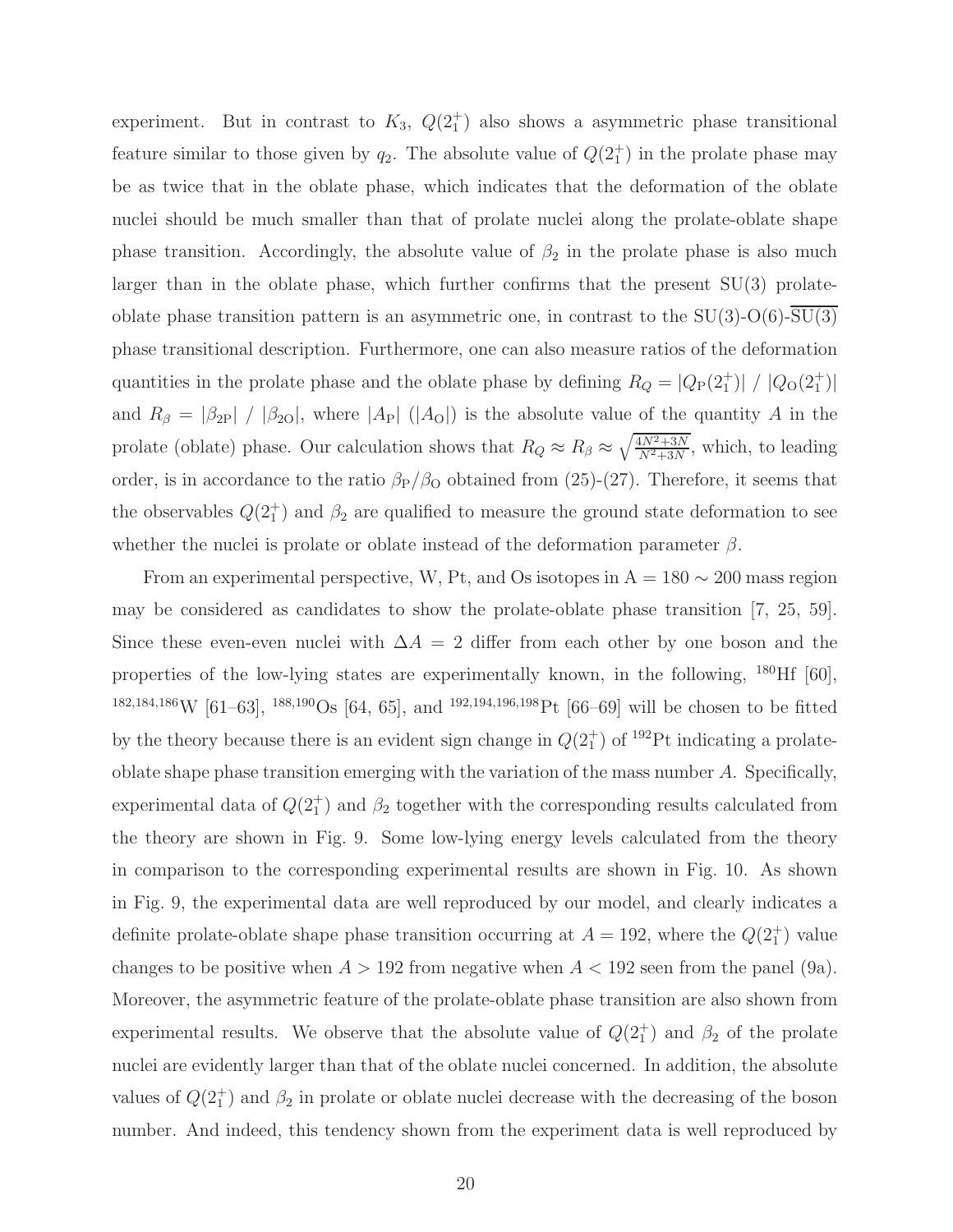the theoretical results shown in Fig. 9.



FIG. 9: Comparison of the theoretical values (solid line) obtained with Hamiltonian (18) and the corresponding experimental data of the quadrupole moment  $Q(2^+_1)$  and the quadrupole deformation parameter  $\beta_2$  for <sup>180</sup>Hf, <sup>182,184,186</sup>W, <sup>188,190</sup>Os, and <sup>192,194,196,198</sup>Pt. In our calculation, a constant effective charge with  $t = 0.06$  eb was used and  $R_0$  has been taken to be  $1.2 \text{A}^{1/3} \text{fm}$  [57] with A being the mass number.

It should be emphasized that the theoretical results with a fixed boson number  $N$  are not sensitive to the variation of the control parameter  $x$  in (18) except the case around the critical point with  $x = x_c$ , which indicates that the theoretical predictions given in Fig. 9 are almost parameter independent up to an overall scale factor. As shown In Fig. 10, the asymmetric feature is also noticeable in the low-lying energy levels. Concretely, one can clearly seen from Fig. 10 that the energy gaps between the level with L and that with  $L-2$ observed in experiment show a sudden increase at  $A = 192$ , especially for  $L = 2$  levels. This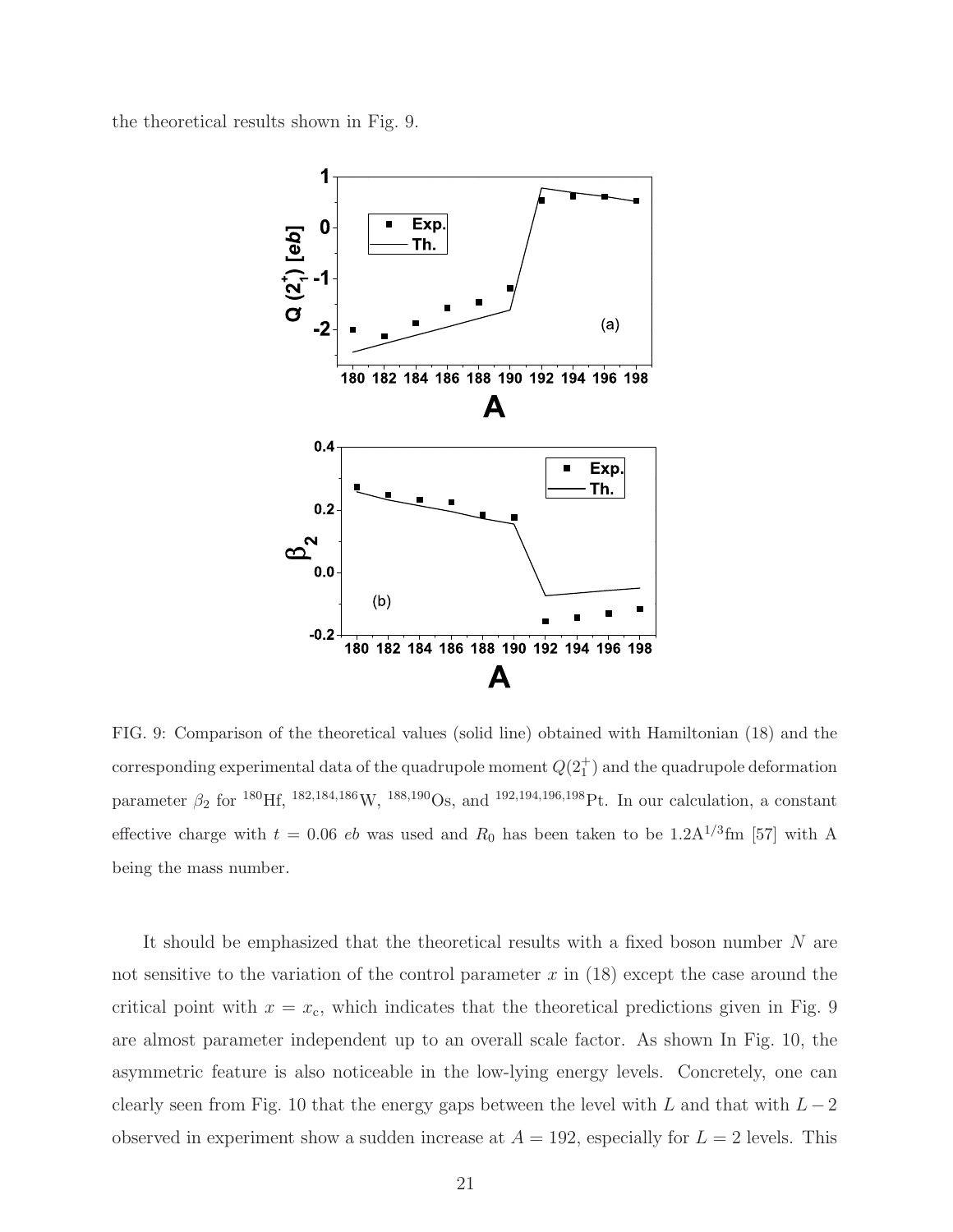

FIG. 10: The excited energy levels (in MeV) of the low-lying  $0^+_1$ ,  $2^+_1$  and  $4^+_1$  states for <sup>180</sup>Hf,  $182,184,186\,\text{W}, 188,190\,\text{Os}, \text{ and } 192,194,196,198\,\text{Pt}.$  The experimental data are denoted by the symbols and the theoretical results represented by the solid lines are calculated with the Hamiltonian (18), where the parameter c has been taken as  $c = 1$  and the values of the parameter  $\eta$  fitted by the experiments are shown in the insert.

indicates that the fitted  $\eta$  value increases rapidly around the point of  $A = 192$  as shown in the insert of Fig. 10. On the other hand, by considering the moment of inertia defined in the triaxial rotor model [70, 71], namely  $T_k = 4B\beta^2 \sin^2(\gamma - \frac{2k}{3})$  $\frac{2k}{3}\pi$ ) with  $k=1, 2, 3$  and B being the mass parameter, one can find that the smaller the deformation parameter  $\beta$ , the smaller the two nonzero components of  $T_k$  for an axial deformed system represented by  $\gamma = 0^{\circ}$  or  $\gamma = 60^{\circ}$ . As a result, a possible explanation in the triaxial rotor model for the spectral behavior around  $A = 192$  in experiment shown in Fig. 10 is that the deformation of <sup>192</sup>Pt is much smaller than that of <sup>190</sup>Os. Since the deformation can be directly reflected from the quadrupole moment  $Q(2^+_1)$  [70], the results shown in Fig. 9 indicate that the deformation of <sup>192</sup>Pt may be much smaller than that of <sup>190</sup>Os. Moreover, the analysis on energy surface given in  $[72–74]$  also indicate that the deformation of  $^{192}Pt$  is indeed smaller than that of <sup>190</sup>Os. In short, the evolution of the low-lying spectrum shown in Fig. 10 further confirm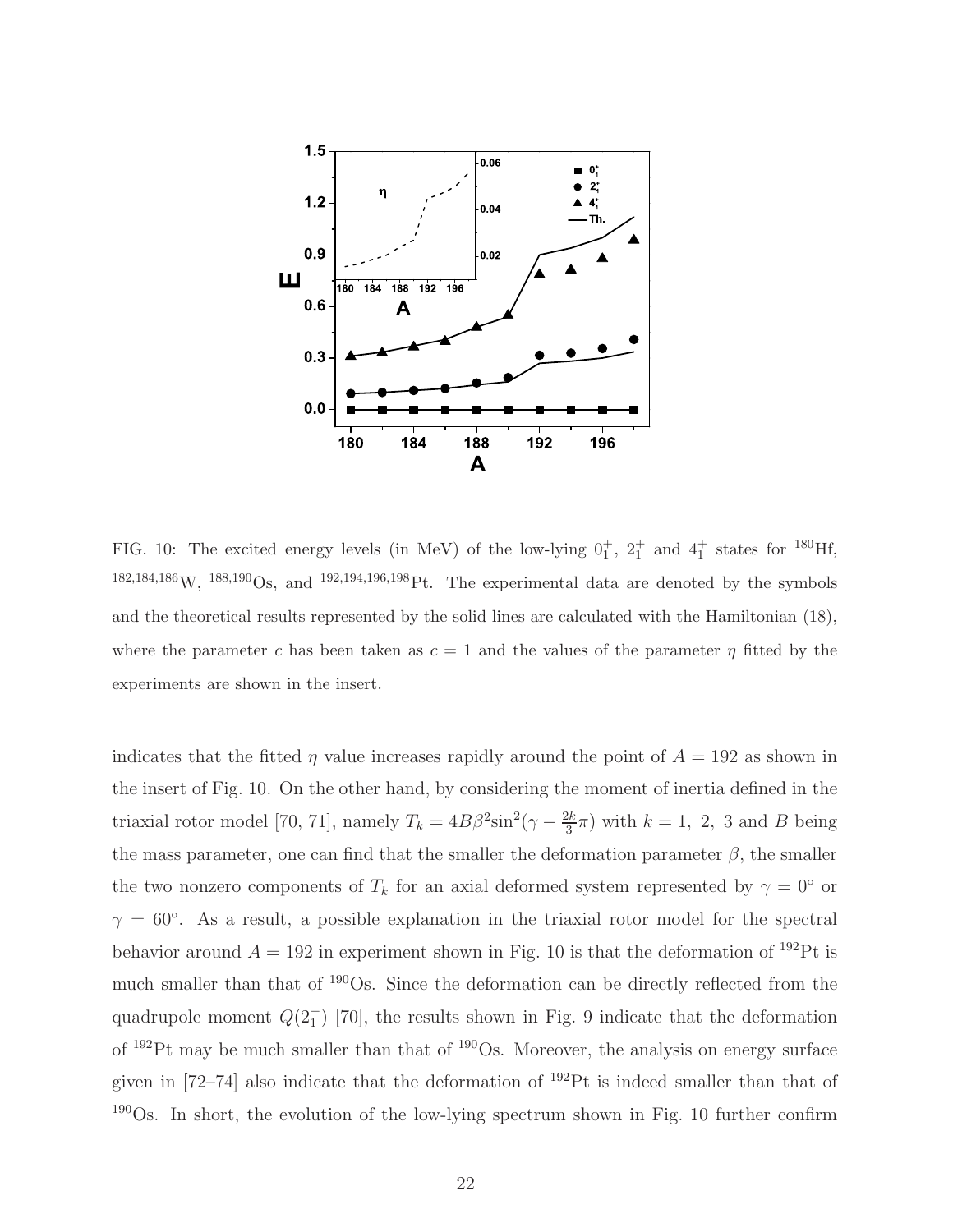that the prolate-oblate shape phase transition occurring at  $A = 192$  is asymmetric.

In addition, there are some quantitative deviations of our theoretical predictions from the corresponding experimental results, especially for the  $4<sub>1</sub><sup>+</sup>$  level in the oblate nuclei. The deviations indicate that the excited states of these nuclei are not purely rotational. Some other collective modes may also be involved in the low-lying part of the spectra. The prolate-oblate shape phase transitional description within the SU(3) limit considered is a simplified model to manifest the asymmetric shape phase transition in this mass region. More complicated descriptions, such as mixed symmetry schemes beyond the  $SU(3)$  limit may also be needed to reproduce the experimental results of these nuclei better in quantity.

#### VI. SUMMARY AND CONCLUSIONS

In summary, we have analyzed a simple novel prolate-oblate shape phase transitional description with a third order interaction term within the SU(3) limit for both the large-N limit and finite-N cases. The results indicate that the prolate-oblate phase transition shown in this description is of first-order due to the level-crossing, asymmetric with respect to values of the order parameters in the two phases, and well defined for finite-N cases. This novel prolate-oblate shape phase transitional description provides a simple completely solvable framework for the quantum phase transition in a finite- $N$  system. Thus, it allows us to take a closer look at its critical behavior and study the N-dependent effects during the transition. Various finite- $N$  effects on the shape phase transition were studied with the help of the correspondence between the shape variables in the finite- $N$  cases and those defined by the coherent state theory. In contrast to the original  $SU(3)$ -O(6)- $\overline{SU(3)}$  shape phase transition [6, 25], the prolate-oblate phase transition discussed is asymmetric with respect to values of the order parameters in the two phases. The dynamical structure at the critical point is shown to be similar to but different from that in the  $O(6)$  symmetry [5], which is the critical point symmetry in the original  $SU(3)-O(6)$ - $\overline{SU(3)}$  description. In a comparison of our theoretical results for some shape-sensitive quantities compared with corresponding experimental data, the results show that the asymmetric prolate-oblate shape phase transitional description seems quite reasonable for a description of the ground state shape evolution with mass number  $A$  from <sup>180</sup>Hf to <sup>198</sup>Pt. Generally, besides terms with the  $SU(3)$  symmetry, other ingredients such as terms with the  $U(5)$  and  $O(6)$  symmetries may also need to be needed in order to fit experimental data quantitatively, and with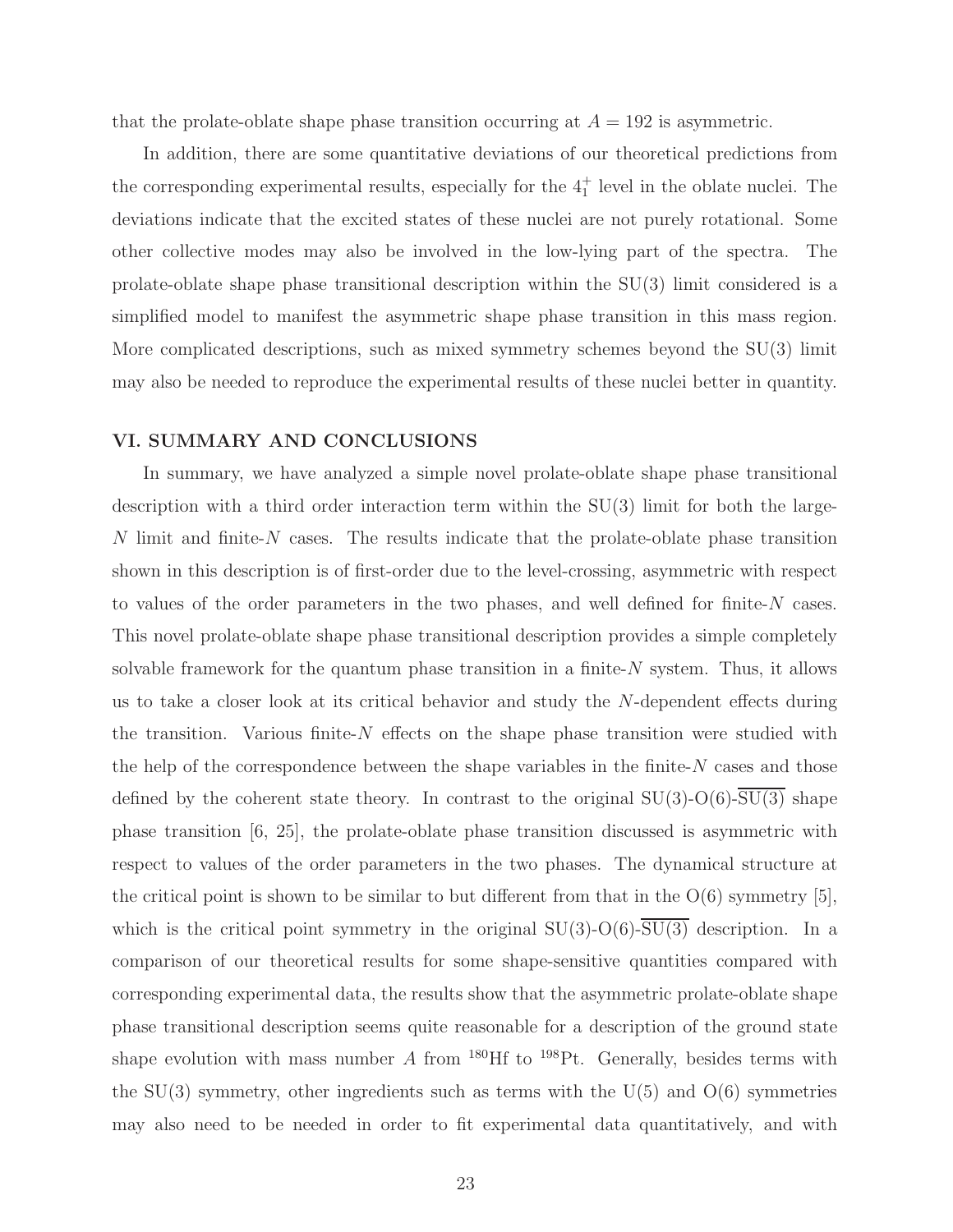these the sudden change in the order parameters occurring at the critical point may be smoothed out due to the symmetry-mixing as the case in the original  $SU(3)$ - $O(6)$ - $SU(3)$ transitional description [6, 7, 25]. As reported in [43], a very tiny region of triaxiality can be found in the large-N limit around the critical point of the prolate-oblate phase transition when a more general IBM Hamiltonian involving the  $[\hat{Q} \times \hat{Q} \times \hat{Q}]^{(0)}$  term is considered. According to the analysis in this work, triaxiality in finite- $N$  cases seems also important since the characteristics of triaxiality may be magnified due to the finite- $N$  effects [10, 24]. A discussion regarding the effective triaxial deformations induced by the finite-N effects has already been shown in [75]. In addition, similar  $SU(3)$  Hamiltonians to that given in (17) as well as more generalized forms were considered earlier by a number authors in the SU(3) shell model [35–40]. Our present investigation reveals such extension to the boson case is indeed feasible, which may provide additional insight into the SU(3) IBM theory from a more microscopic point of view [35].

In conclusion, the simple novel prolate-oblate shape phase transitional description presented in this work further enriches the IBM interpretation of nuclear shape phase and phase transitions. One can extend this scheme to the  $\overline{SU(3)}$  description via the gauge transformation  $s^{\dagger} \mapsto e^{i\pi} s^{\dagger}$ , but the transitional mechanism remains the same, which derives from the fact that the effect is due to level-crossing when a third-order term is introduced. More general situations involving the  $U(5)$ ,  $O(6)$  symmetry terms, and the fourth order term necessary in describing a triaxial rotor may also be considered. Related work is in progress.

#### Acknowledgments

Support from the U.S. National Science Foundation (PHY-0500291 & OCI-0904874), the Southeastern Universities Research Association, the Natural Science Foundation of China (11005056, 11175078, 11075080, 10935001, and 11075052), the Major State Basic Research Development Program (G2007CB815000), the Doctoral Program Foundation of the State Education Ministry of China (20102136110002), and the LSU–LNNU joint research program (9961) is acknowledged.

<sup>[1]</sup> J. N. Ginocchio and M. W. Kirson, Phys. Rev. Lett. 44, 1744 (1980).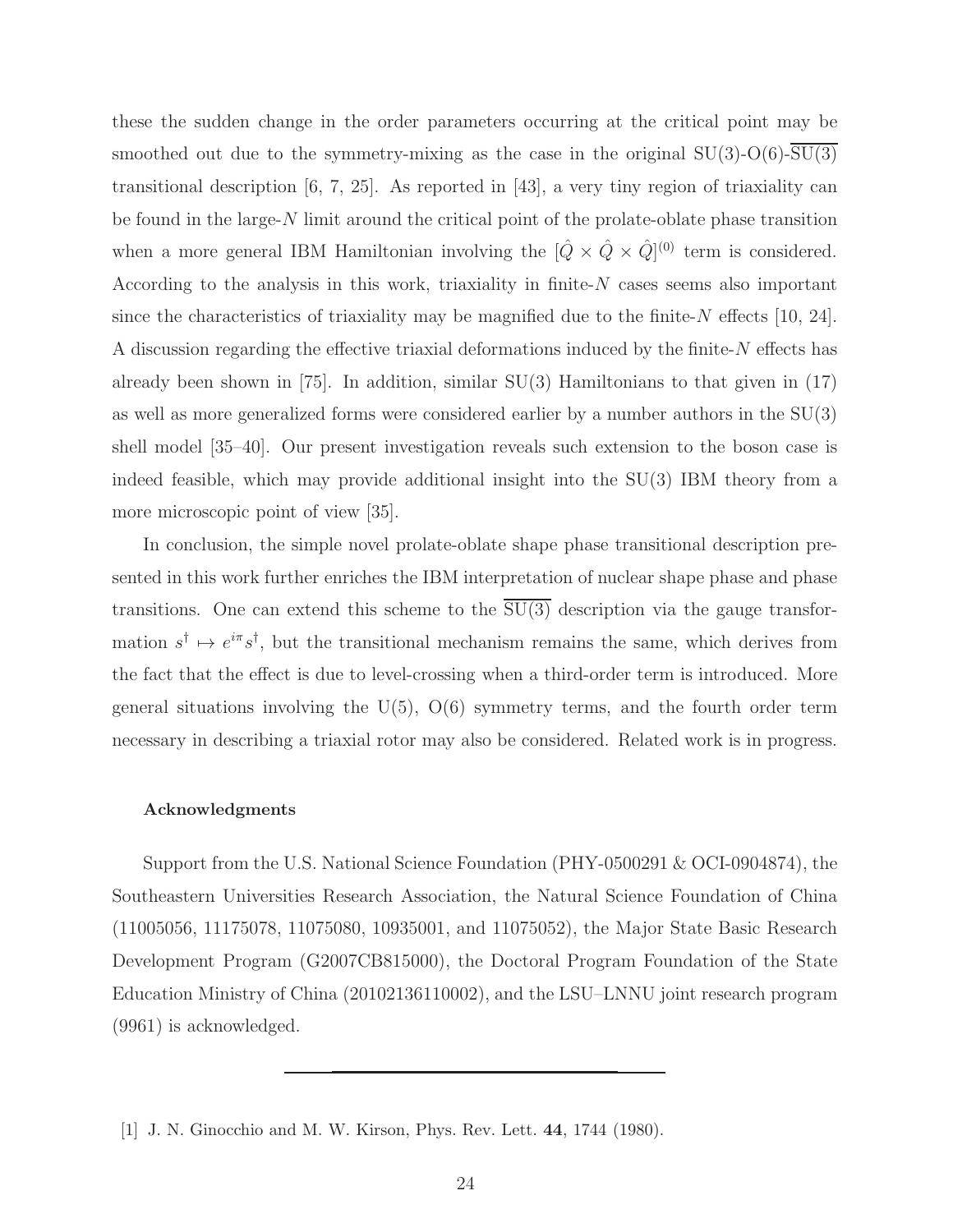- [2] A. E. L. Dieperink, O. Scholten, and F. Iachello, Phys. Rev. Lett. 44, 1747 (1980).
- [3] D. H. Feng, R. Gilmore, and S. R. Deans, Phys. Rev. C 23, 1254 (1981).
- [4] P. Van Isacker and J. Q. Chen, Phys. Rev. **C 24**, 684 (1981).
- [5] F. Iachello and A. Arima, The Interacting Boson Model (Cambridge University, Cambridge, England, 1987).
- [6] J. Jolie, R. F. Casten, P. von Brentano, and V. Werner, Phys. Rev. Lett. 87, 162501 (2001).
- [7] J. Jolie and A. Linnemann, Phys. Rev. **C 68**,  $031301(R)$  (2003).
- [8] J. Jolie, P. Cejnar, R. F. Casten, S. Heinze, A. Linnemann, and V. Werner, Phys. Rev. Lett. 89, 182502 (2002).
- [9] J. M. Arias, J. Dukelsky, and J. E. García-Ramos, Phys. Rev. Lett. **91**, 162502 (2003).
- [10] F. Iachello and N. V. Zamfir, Phys. Rev. Lett. 92, 212501 (2004).
- [11] D. J. Rowe, Phys. Rev. Lett. 93, 122502 (2004)
- [12] D. J. Rowe, P. S. Turner, and G. Rosensteel, Phys. Rev. Lett. 93, 232502 (2004).
- [13] P. Cejnar, S. Heinze, and J. Dobeš, Phys. Rev. C  $71$ ,  $011304(R)$  (2005).
- [14] S. Dusuel, J. Vidal, J. M. Arias, J. Dukelsky, and J. E. García-Ramos, Phys. Rev. C 72, 064332 (2005).
- [15] J. M. Arias, J. Dukelsky, J. E. García-Ramos, and J. Vidal, Phys. Rev. C 75, 014301 (2007).
- [16] D. D. Warner and R. F. Casten, Phys. Rev. C 28, 1798 (1983).
- [17] A. Leviatan, Phys. Rev. Lett. 77, 818 (1996); 98, 242502 (2007); A. Leviatan and P. Van Isacker, Phys. Rev. Lett. 89, 222501 (2002).
- [18] Y. X. Liu, L. Z. Mu, and H. Wei, Phys. Lett. B 633, 49 (2006).
- [19] Y. Zhang, Z. F. Hou, H. Chen, H. Wei, and Y. X. Liu, Phys. Rev. C 78, 024314 (2008).
- [20] Y. Zhang, Z. F. Hou, and Y. X. Liu, Phys. Rev. C 76, 011305(R) (2007).
- [21] Z. P. Li, T. Nikšić, D. Vretenar and J. Meng, Phys. Rev.  $C$  80, 061301 $(R)$  (2009).
- [22] E. Lopez-Moreno and O. Castanos, Phys. Rev. C 54, 2374 (1996).
- [23] E. Lopez-Moreno and O. Castanos, Rev. Mex. Fis. 44, 48 (1998).
- [24] F. Pan, J. P. Draayer, and Y. Luo, Phys. Lett. B 576, 297 (2003).
- [25] F. Pan, T. Wang, Y. S. Huo, and J. P. Draayer, J. Phys. G 35, 125105 (2008).
- [26] P. Cejnar, S. Heinze, and J. Jolie, Phys. Rev. C 68, 034326 (2003).
- [27] R. F. Casten and E. A. McCutchan, J. Phys. G 34, R285 (2007).
- [28] P. Cejnar and J. Jolie, Prog. Part. Nucl. Phys. 62, 210 (2009).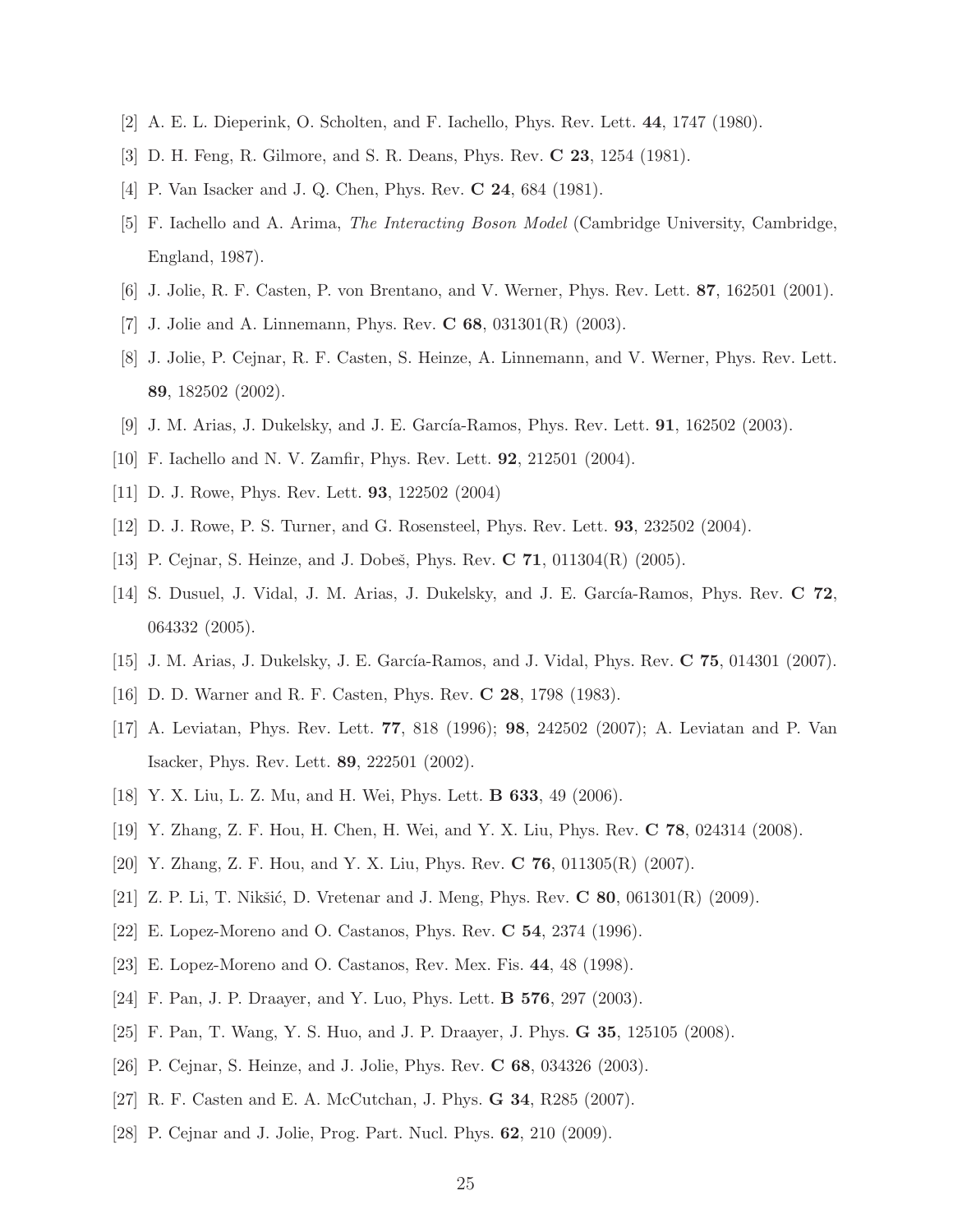- [29] P. Cejnar, J. Jolie and R. F. Casten, Rev. Mod. Phys. 82, 2155 (2010).
- [30] D. Kusnezov, Phys. Rev. Lett. 79, 537 (1997).
- [31] A. M. Shirokov, N. A. Smirnova, and Y. F. Smirnov, Phys. Lett. B 434, 237 (1998).
- [32] K. Heyde, P. Van Isacker, M. Waroquier, and J. Moreau, Phys. Rev. C 29, 1420 (1984).
- [33] P. Van Isacker, Phys. Rev. Lett. 83, 4269 (1999).
- [34] Yu. F. Smirnov, N. A. Smirnova, and P. Van Isacker, Phys. Rev. C 61, 041302(R) (2000).
- [35] J. P. Draayer and G. Rosensteel, Nucl. Phys. A 439, 61 (1985).
- [36] Y. Leschber and J. P. Draayer, Phys. Rev. C 33, 749 (1986).
- [37] J. Carvalho, R. Le Blanc, M. Vassanji, D. J. Rowe, and J. M. McGrory, Nucl. Phys. A 452, 240 (1986).
- [38] P. Rochford and D. J. Rowe, Phys. Lett. **B 210**, 5 (1988).
- [39] O. Castaños, J. P. Draayer, and L. Leschber, Z. Phys. **A 329**, 33 (1988).
- [40] C. Bahri, J. Escher, and J. P. Draayer, Nucl. Phys. A 592, 171 (1995).
- [41] G. Vanden Berghe, H. E. De Meyer, and P. Van Isacker, Phys. Rev. C 32, 1049 (1985).
- [42] J. Vanthournout, Phys. Rev. C 41, 2380 (1990).
- [43] L. Fortunato, C. E. Alonso, J. M. Arias, J. E. García-Ramos, and A. Vitturi, Phys. Rev. C 84, 014326 (2011).
- [44] P. Van Isacker, A. Frank, and J. Dukelsky, Phys. Rev. C 31, 671 (1985).
- [45] P. Cejnar and J. Jolie, Phys. Lett. **B 420**, 241 (1998).
- [46] J. P. Elliott, Proc. Roy. Soc. **A 245**, 128, 562 (1958).
- [47] J. D. Vergados, Nucl. Phys. **A 111**, 681 (1968).
- [48] G. Rosensteel, Phys. Rev. **C 41**, 730 (1990).
- [49] J. P. Draayer and Y. Akiyama, J. Math. Phys. 14, 1904 (1973).
- [50] Y. Akiyama and J. P. Draayer, Comput. Phys. Commun. 5, 405 (1973).
- [51] P. Cejnar and J. Jolie, Phys. Rev. E 58, 387 (1998).
- [52] D. Bonatsos, E. A. McCutchan, and R. F. Casten, Phys. Rev. Lett. 101, 022501 (2008).
- [53] D. Bonatsos, E. A. McCutchan, R. F. Casten, R. J. Casperson, V. Werner, and E. Williams, Phys. Rev. C 80, 034311 (2009).
- [54] P. Cejnar and P. Strànskỳ, Phys. Rev. **E 78**, 031130 (2008).
- [55] M. A. Caprio, P. Cejnar and F. Iachello, Ann. Phys. 323, 1106 (2008).
- [56] V. Werner, C. Scholl, and P. von Brentano, Phys. Rev. C 71, 054314 (2005).